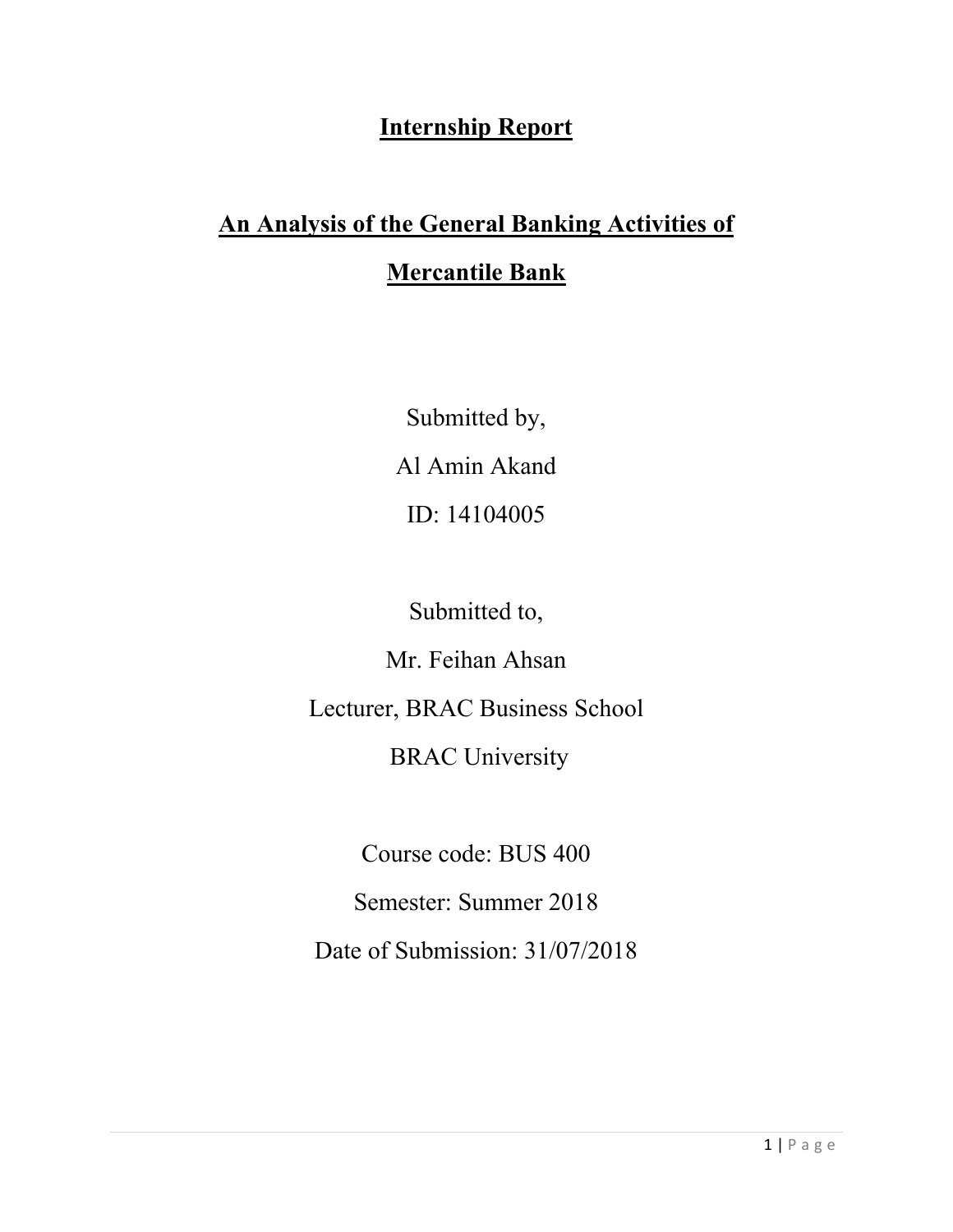## **Letter of Transmittal**

July 30, 2018 Mr. Feihan Ahsan Lecturer BRAC University Mohakhali, Dhaka.

Subject: - Submission of Internship Report on "An analysis of the General Banking Activities of Mercantile Bank".

Dear Sir,

With due respect, I would like to submit my Internship Report on "An Analysis of the General Banking Activities of Mercantile Bank Bangladesh Limited" as a part of my BBA program. The report covers almost all the activities of General Banking activities in this Bank. I tried my level best to make the report meaningful and informative. Without the proper guideline of yours, it is not possible for me to complete the report easily.

I hope you will accept my report by considering the limitations and mistakes of my study. I also believe that you will find something interesting and obviously informative in this report.

Sincerely Yours,

............................

Al Amin Akand ID: 14104005 Subject: Human Resource Management (Major) BRAC Business School BRAC University, Dhaka.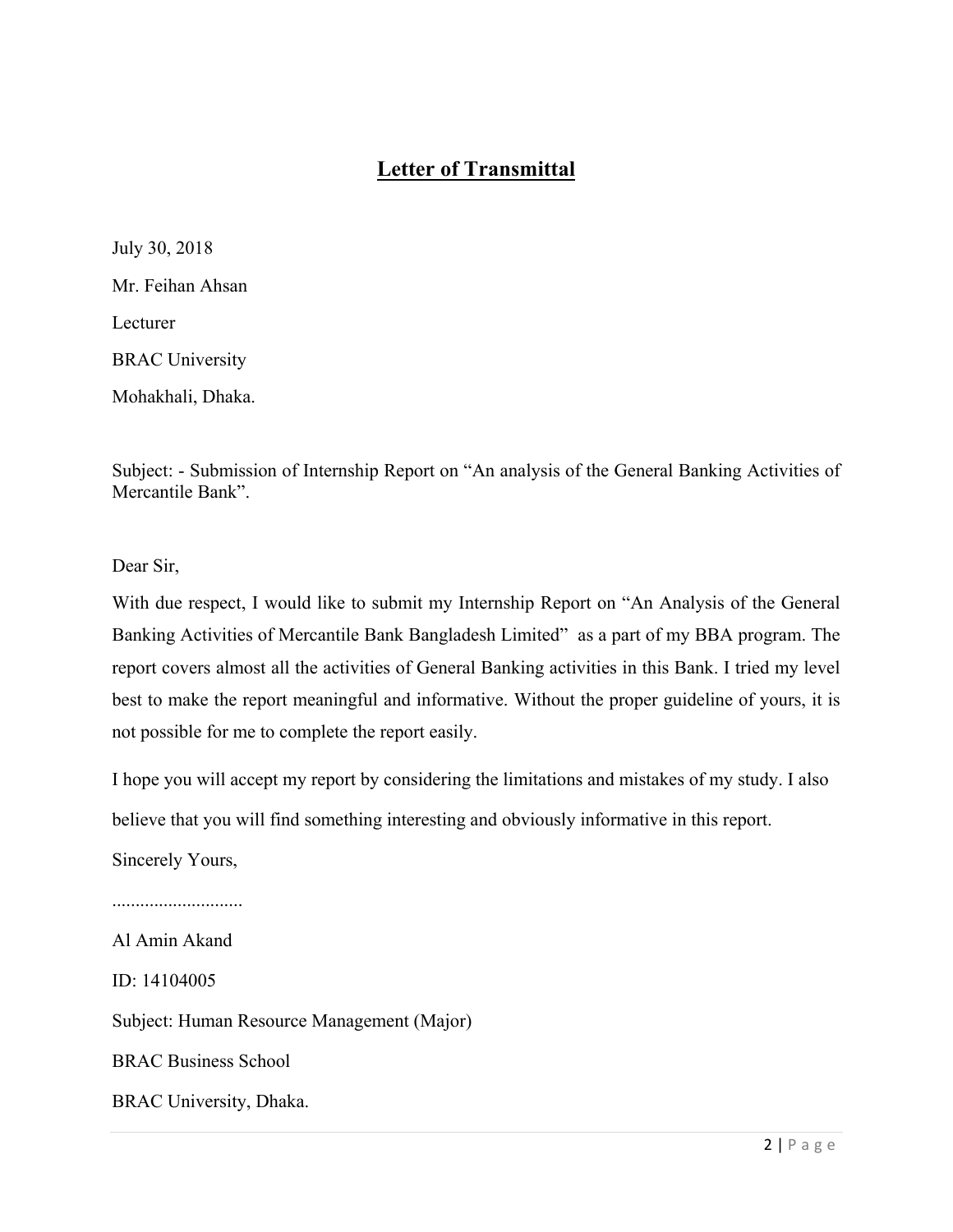### **Acknowledgement**

First of all, I want to give my thanks to almighty Allah for giving me the chance to do my internship at a top level organization in our country. Without the help of almighty it is not possible for me to submit the report on time.

I am also very much thankful to my varsity supervisor Mr. Feihan Ahsan sir. He helped me a lot to complete this report properly.

I would like to thanks the course coordinator Dr. Saleh Matin sir SPO & Faculty Member of

IBTRA. I am also grateful to Mahbubur Rahman Sir, Principal Officer at Mercantile Bank Limited, Motijheel Branch, Dhaka. They helped me a lot and answered my all question related to

the MBL. Without their helpful behavior it is not possible for me to know many things about

MBL.

I wish to heartily thank all other employees of MBL those were friendly, dynamic and helped me seriously and given me their valuable time. They were always very polite to answer my questions and gave their time in busy hour too. At last, my sincere apology goes to the reader's for any kind of unwanted mistakes.

Al Amin Akand

ID: 14104005

Human Resource Management (Major)

BRAC Business School

BRAC University.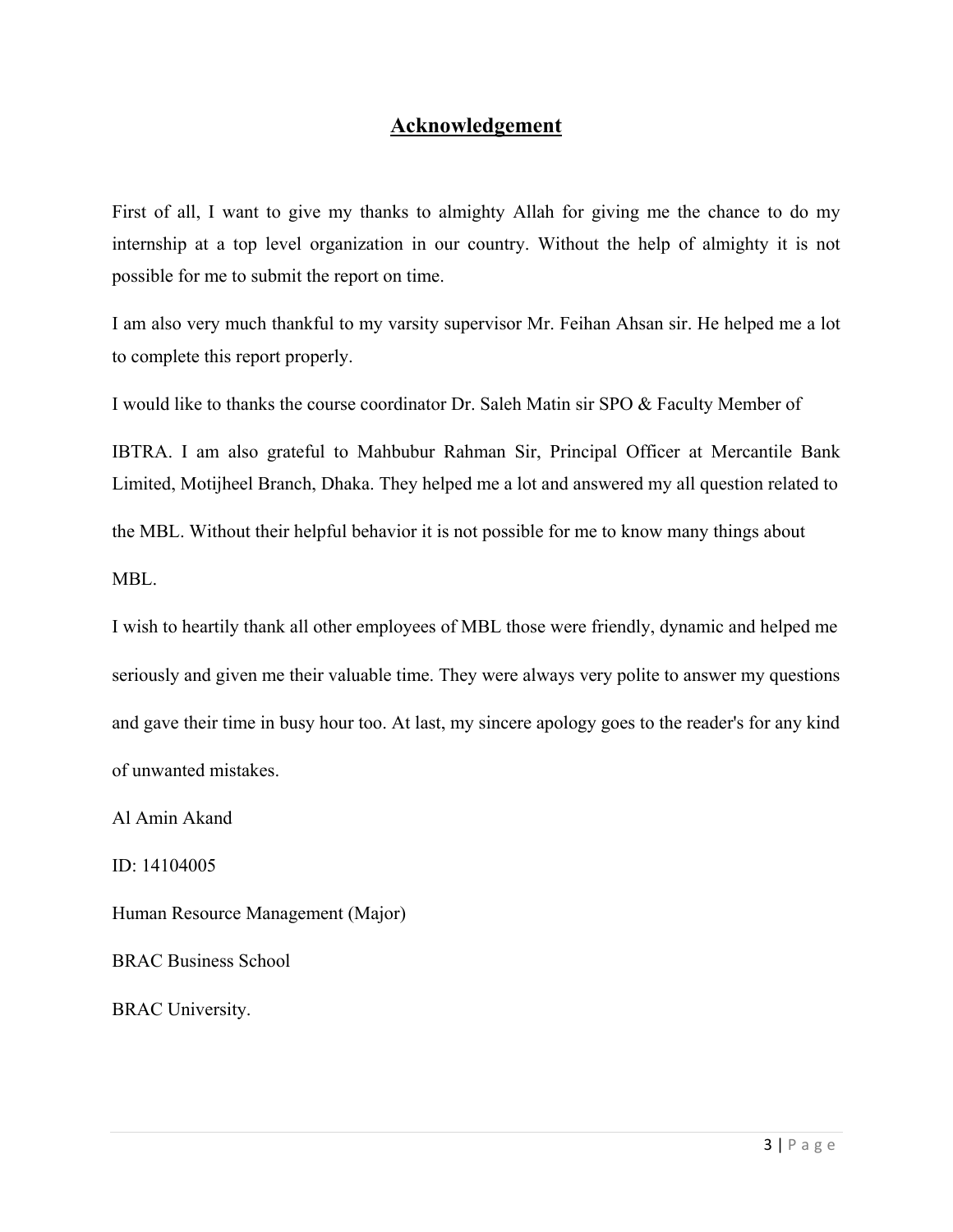# **Executive Summary**

- Establishing at June 2, 1999 and now this is one of the leading banks in Bangladesh by completing their mission, vision and objectives
- I was assigned to complete my internship program at Mercantile Bank, Motijheel Branch.
- After joining MBL, my main task was in general banking. But I took part in almost every section of MBL.
- Three main departments of MBL, Motijheel Branch
	- I. General Banking Department
	- II. Credit Department
	- III. Foreign Exchange Department
- One of my best experiences was handling different types of customers. I was also learned proper time management and also work place environment.
- From my internship program I learned how to kill the fear to go ahead in life. I was sharing my own point of view with my colleagues which help me to increase my selfconfidence.
- In my recommendation part I was telling them about their recovery for example their advertisement issues as well as the form fill-up process is very long which is very annoying for the customers.
- I was learned many functions of MBL through my internship program but I was mainly focusing on their general banking activities which is my internship topic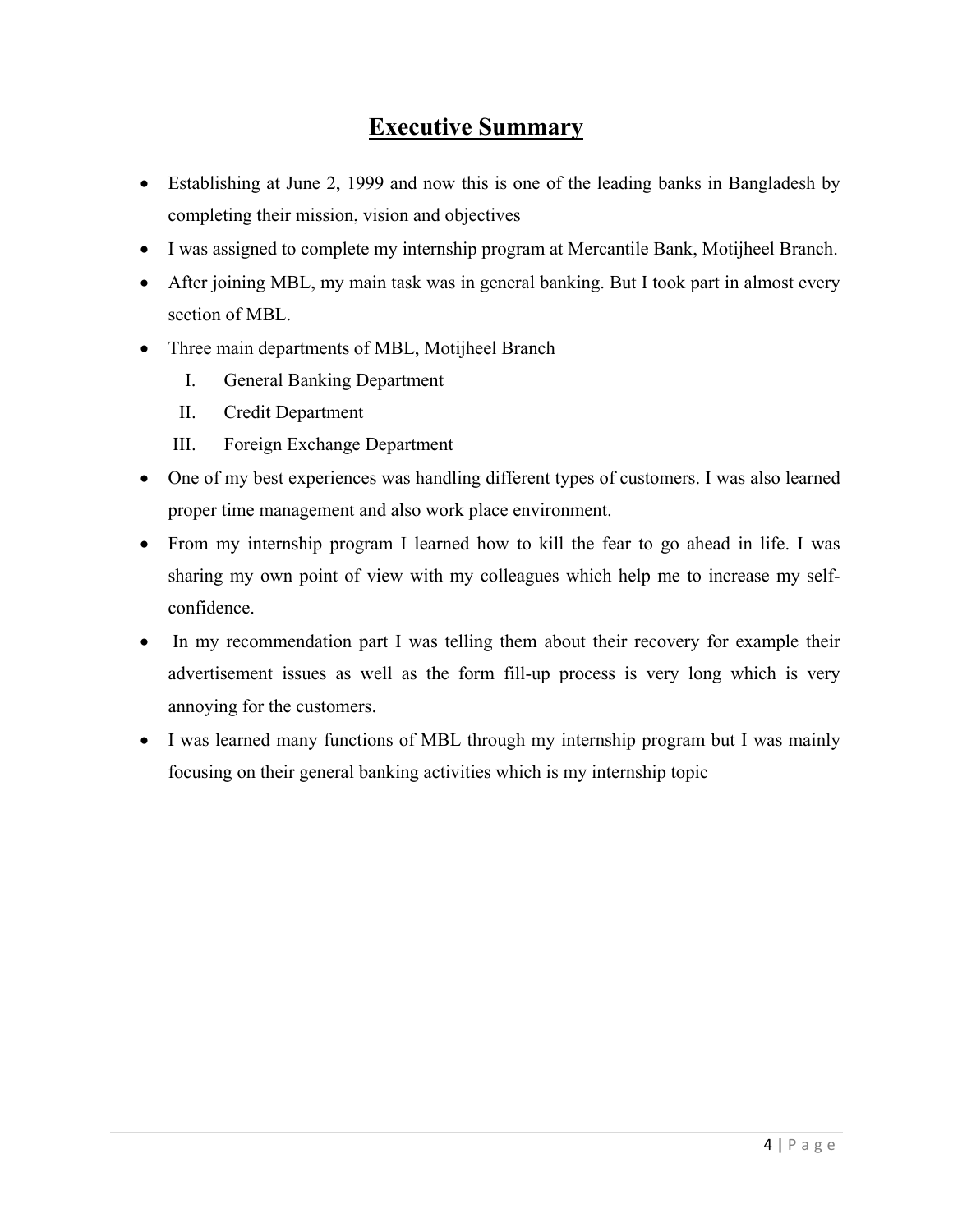# **Table of Contents: -**

| Part-1: Organization Part    | 6  |
|------------------------------|----|
| Part-2: Introduction         | 13 |
| <b>Literature Review</b>     | 17 |
| <b>Activities Undertaken</b> | 20 |
| Constraints                  | 26 |
| Lessons Learned from         | 29 |
| Internship program           |    |
| <b>Concluding Statement</b>  | 31 |
| References                   | 35 |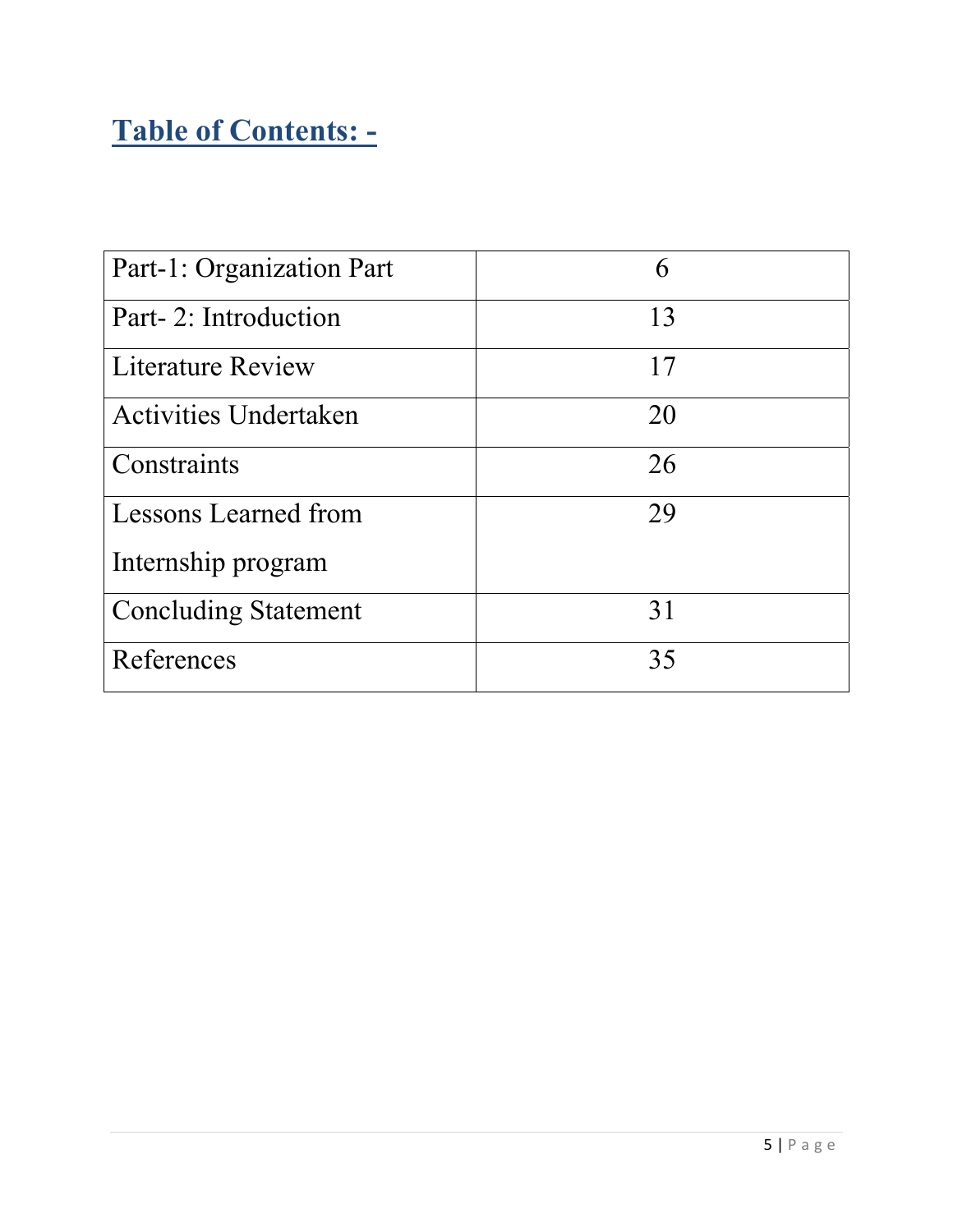# **PART - 1**

**Organization Profile**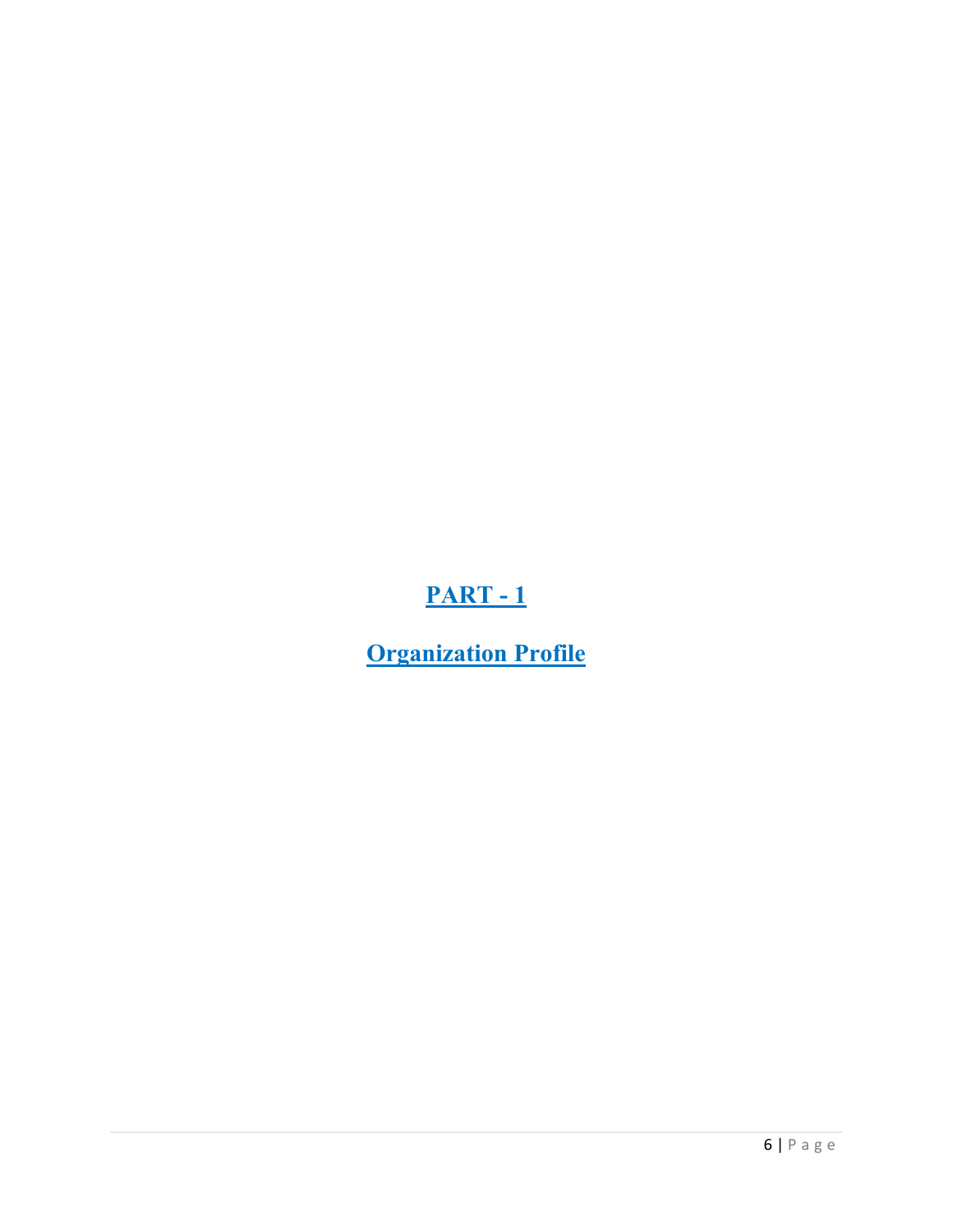Mercantile Bank Limited emerged as a new commercial bank to provide extraordinary banking services and also contribute to the economic development of Bangladesh. The bank had started its journey on May 20, 1999 and started its commercial banking operation on June 2, 1999. It was founded by Mr. Md. Abdul Jalil who was the Chairman of Mercantile Bank. Now this bank has 119 branches and around 2000 employees.

Mercantile bank provides many services to its customers as well as its corporate clients. The board of directors consists of eminent personalities.

### **Registered & Head Office: -**

61, Dilkusha commercial area, Dhaka- 1000, Bangladesh

Telephone: - 88-02-9559333 & 88-02-9553892

Fax: - 88-02-9561213

Swift: - MBLBBDDH

Email: - it@mblbd.com

Website: - www.mblbd.com

### MBL at a Glance

| Name                     | Mercantile Bank Limited                   |
|--------------------------|-------------------------------------------|
| <b>Status</b>            | <b>Public Limited Company</b>             |
| <b>Establishing Date</b> | June 2, 1999                              |
| Head office              | 61, Dilkusha commercial area Dhaka- 1000, |
|                          | Bangladesh                                |
| Number of Branches       | 119                                       |
| Number of ATM Booths     | 149                                       |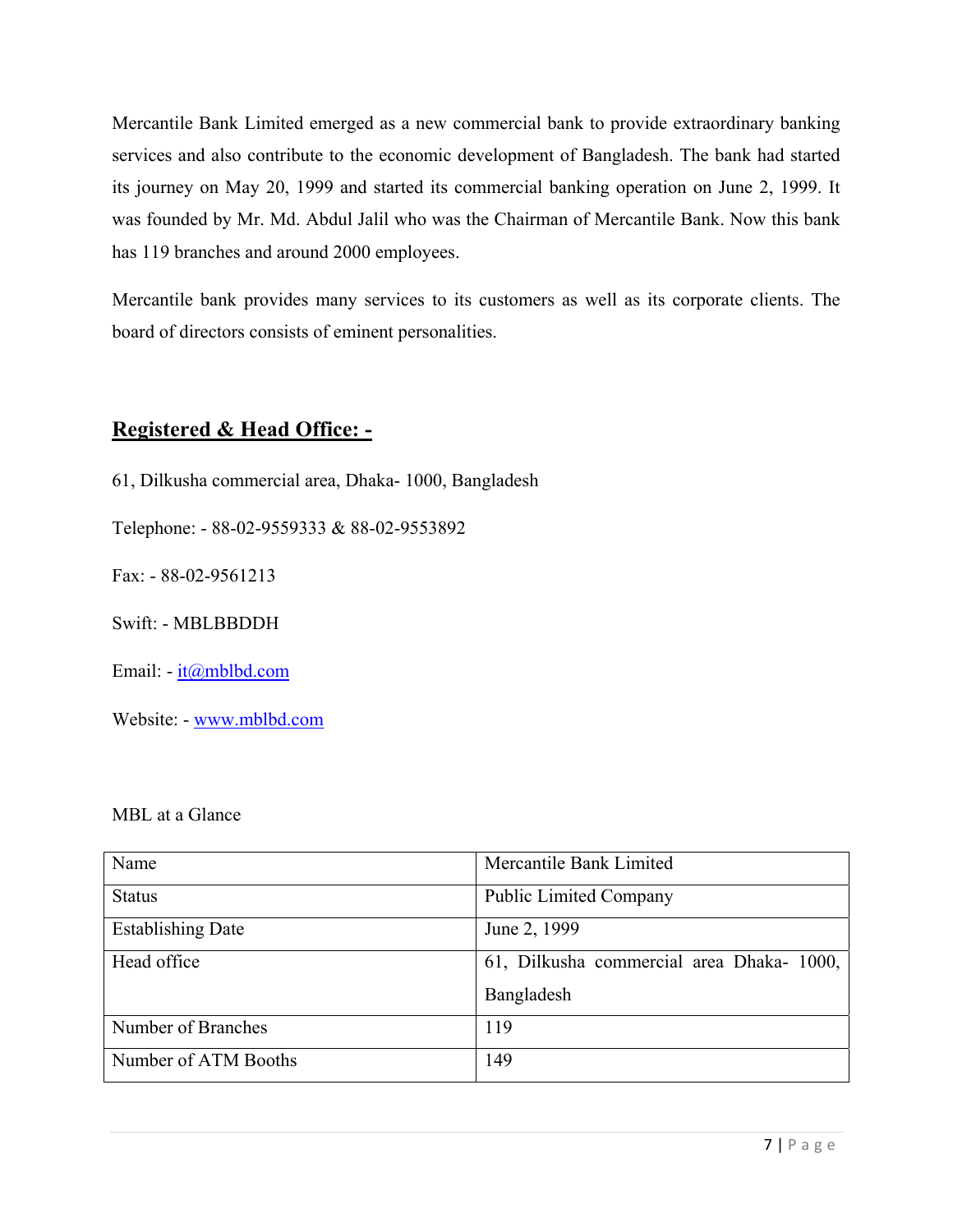# **Rules of ethical conduct: -**

- 1. Transparency is statements
- 2. Ensuring fairness
- 3. Proper time management
- 4. Ensuring justice
- 5. Respect the senior workers
- 6. Adopting the truth
- 7. Self-motivated rules and regulation

## **Core values: -**

- 1. Believe in almighty Allah
- 2. Employees should be honest
- 3. Equity and justice
- 4. Proper transparency and accountability
- 5. Environmental consciousness
- 6. Welfare banking
- 7. Maintaining proper time management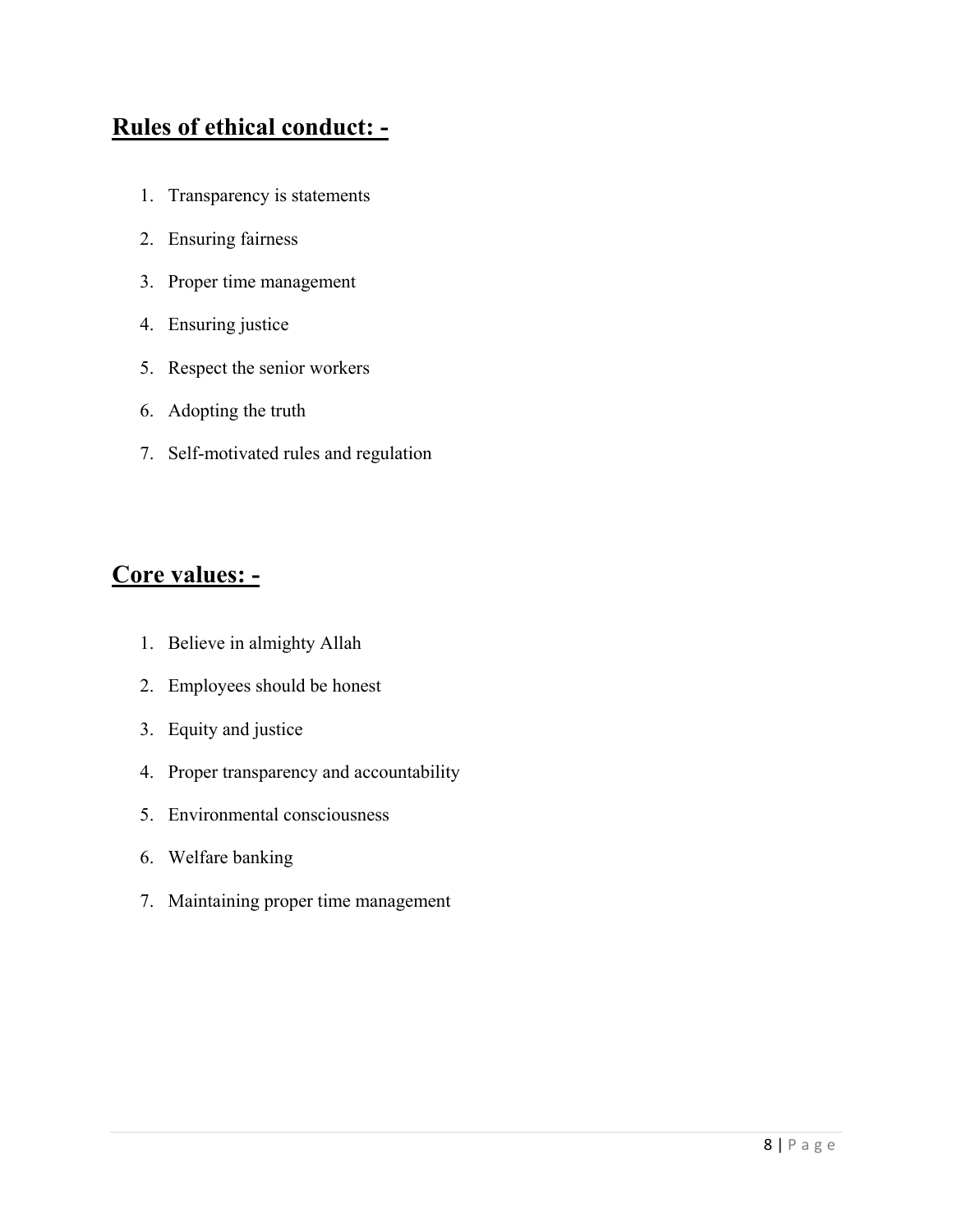## **Products and Services: -**

Like other banks Mercantile Bank has its own products and services. They are describing below.

## **Current deposit account: -**

- 1. Individual account
- 2. Two or more person jointly
- 3. Sole proprietorship concerns
- 4. Partnership firms
- 5. Public limited companies
- 6. Private limited companies
- 7. Banks
- 8. Corporation
- 9. Societies or clubs
- 10. Others

## **Savings deposit account: -**

- 1. Individual (single)
- 2. Two or more individuals (not partners)
- 3. Minor jointly with legal guardian
- 4. Societies or clubs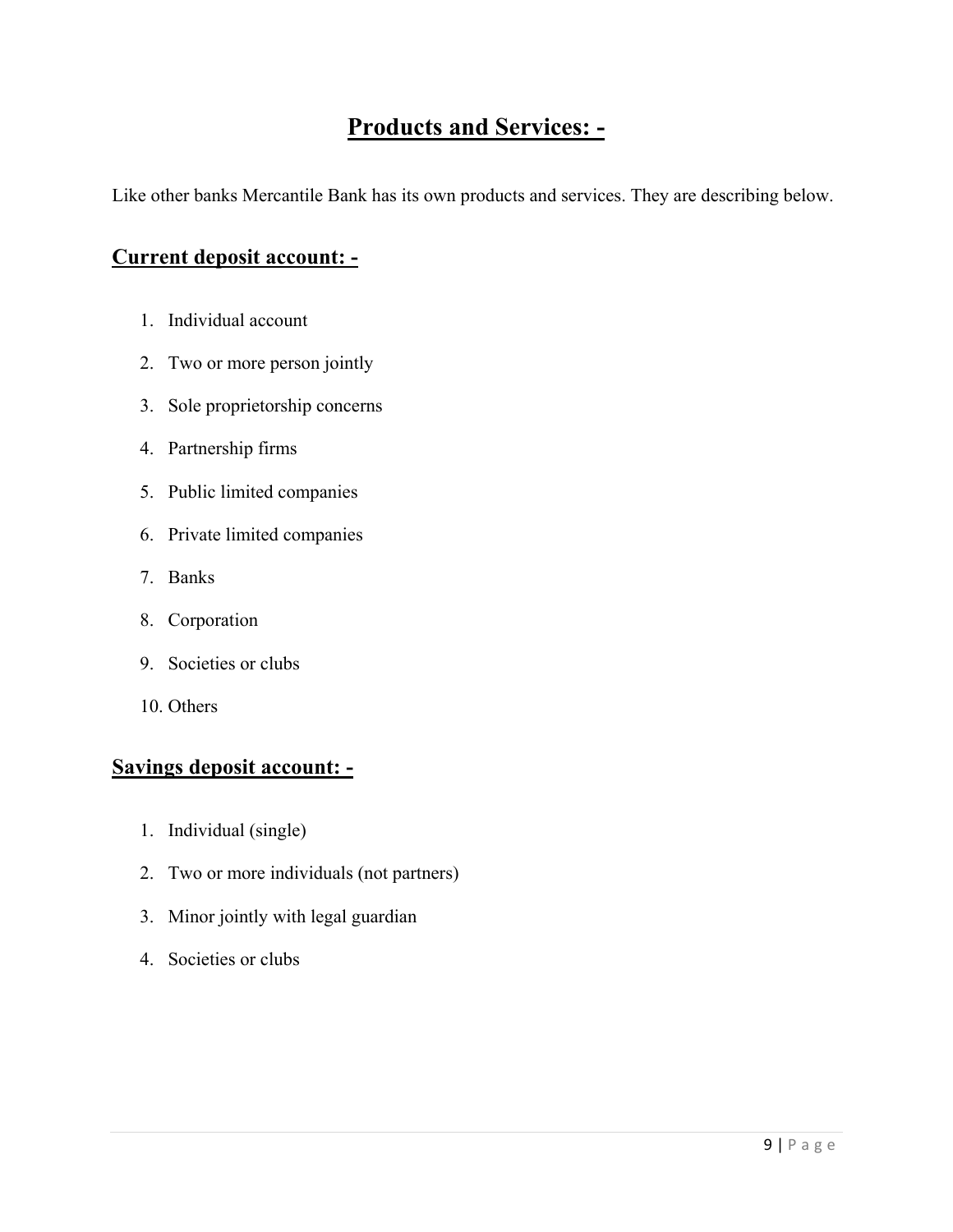## **Fixed deposit account: -**

- 1. Individual
- 2. Two or more person (joint)
- 3. Partnership concern
- 4. Limited companies (private ltd. and public ltd.)
- 5. Sole proprietorship concern
- 6. Society or clubs or association

There are other services.

- 1. Monthly savings scheme (MSS)
- 2. Special noticed deposit account
- 3. Double benefit deposit scheme
- 4. School banking
	- I. Education planning deposit scheme
	- II. Super benefit deposit scheme
- 5. Quarterly benefit deposit scheme
- 6. 1.5 times benefit deposit scheme
- 7. Foreign exchange business service
	- I. Locker service
	- II. ATM service

These are all the products and services that Mercantile Bank is offering to its customers.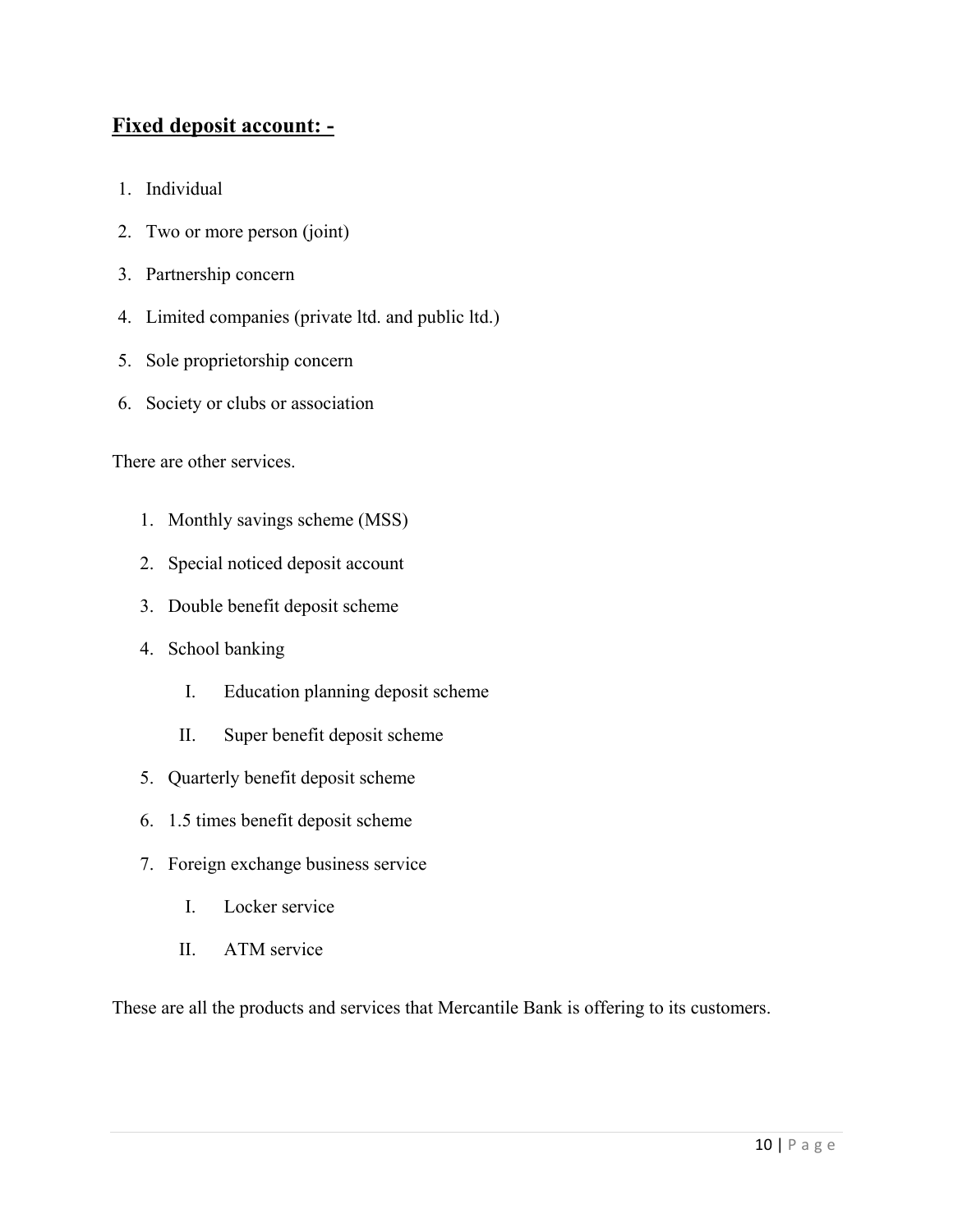# **Bank Management Hierarchy**



# **Organizational Structure of Mercantile Bank**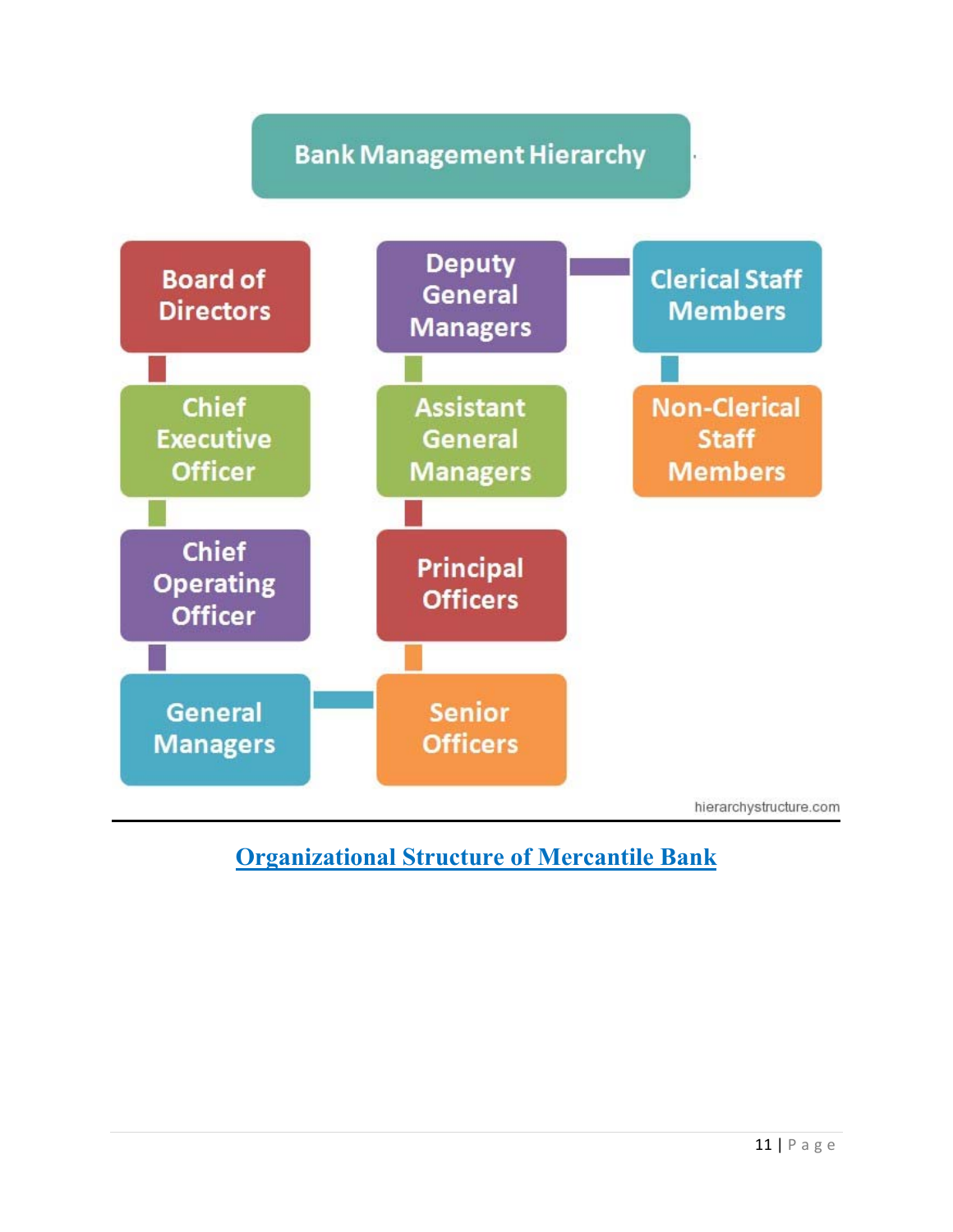

**LOGO of Mercantile Bank**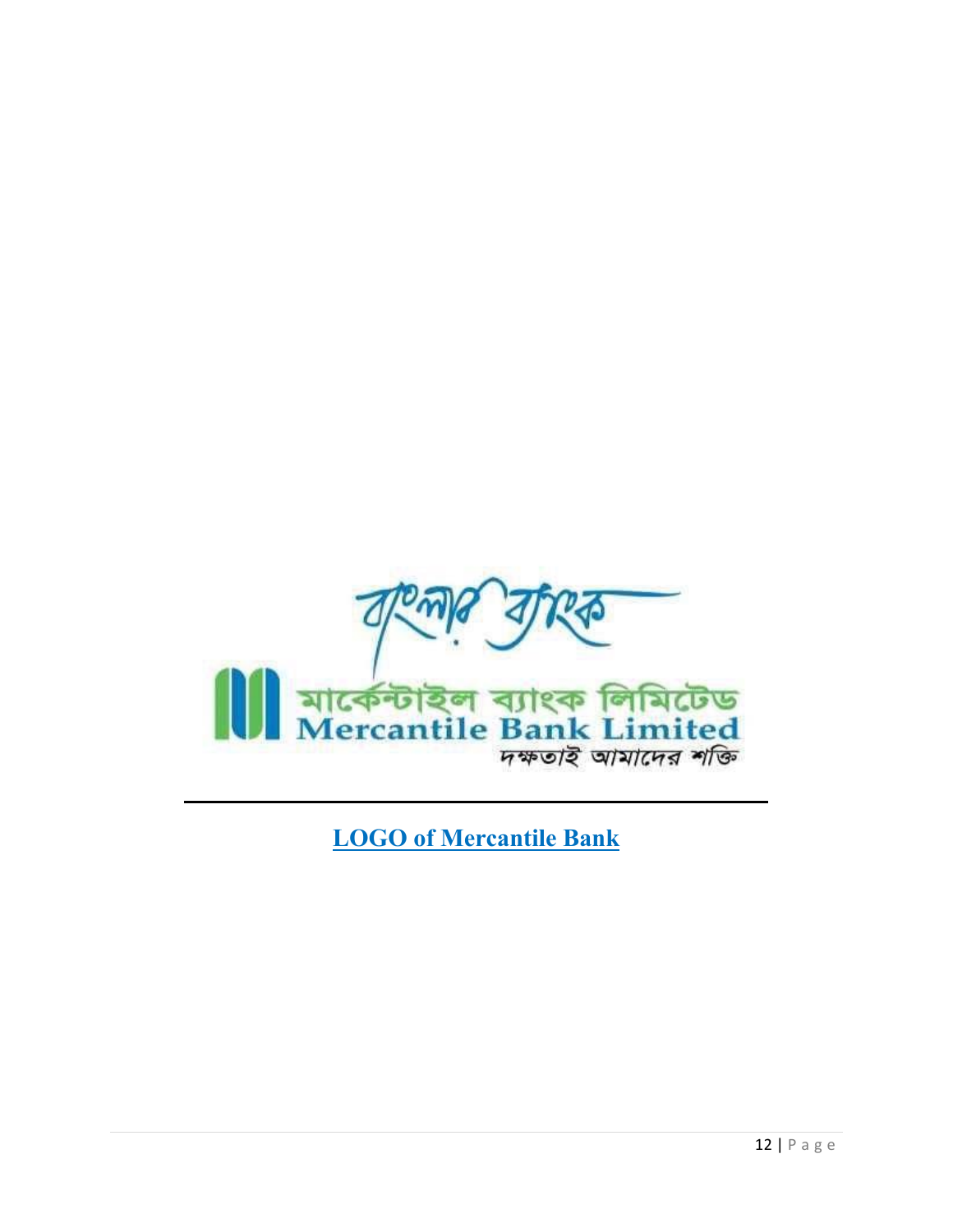# **Part - 2 INTRODUCTION**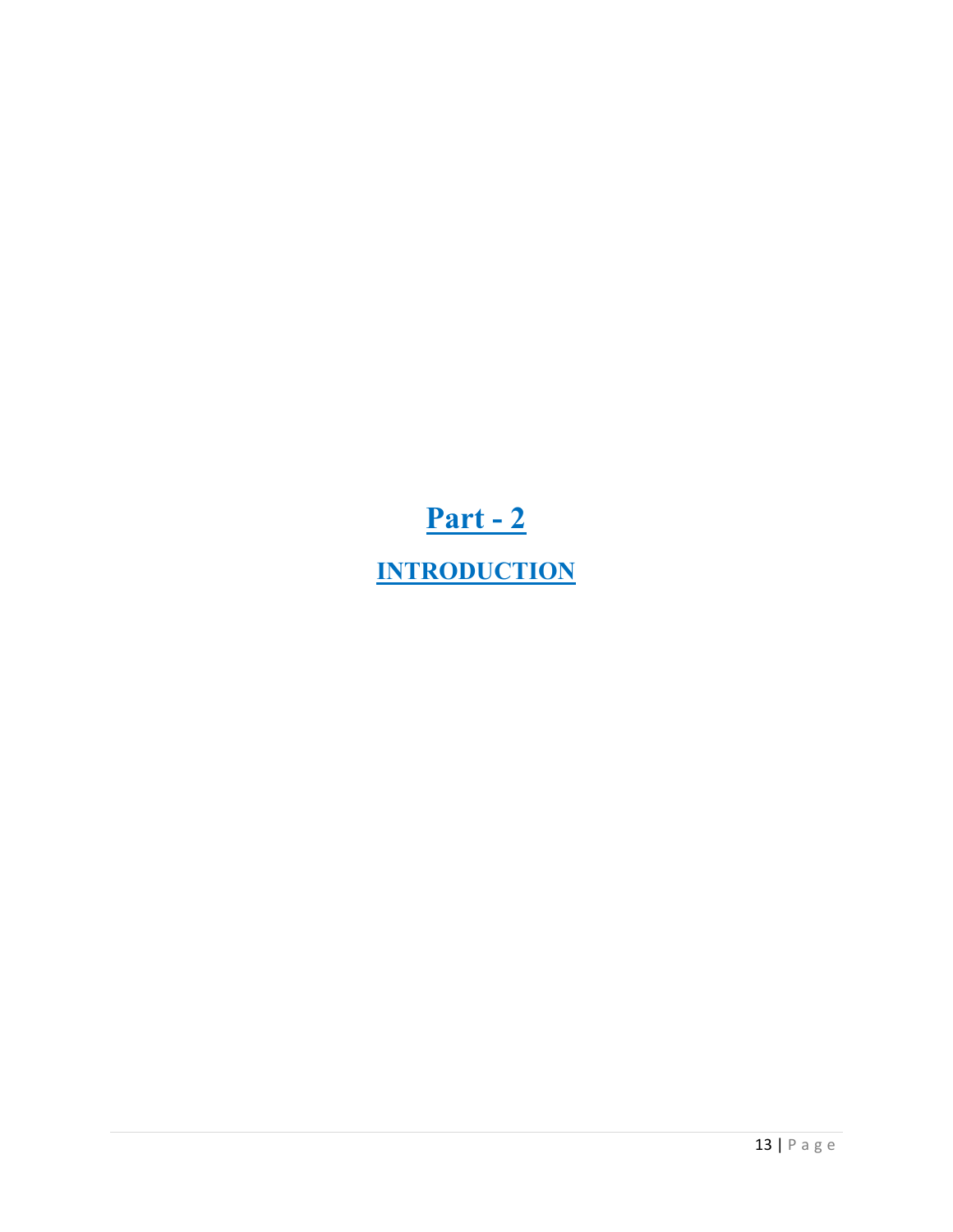In recent years of banking industry in Bangladesh has been experiencing a huge growth. The importance of the sector revealed through its contribution in the economic growth of Bangladesh. Bank industry is moving towards rapid changes due to latest technology facilities as well as its customers. Now a huge number of customers are using credit card as well as debit card which are a common concept in Bangladesh and its market is growing very fast in Bangladesh. Before June 2010, debit card and credit card are not familiar with the customers but now a huge number of people do their transaction by debit card and credit card.

The most important thing for dealing purpose at bank is money which flows funds from surplus unit to deficit. This sector is moving new dimensions as it is changing fast. In the recent era of globalization the competitions in banking sector is rapidly increasing. All the banks are now customer oriented. Bangladesh Bank which is the central bank of our country always keeps monitoring banks performances. For any bank the important parts are: -

- 1. Its Shareholders
- 2. The Depositors
- 3. Bangladesh Bank
- 4. The future growth
- 5. The profit trend
- 6. Their royal customers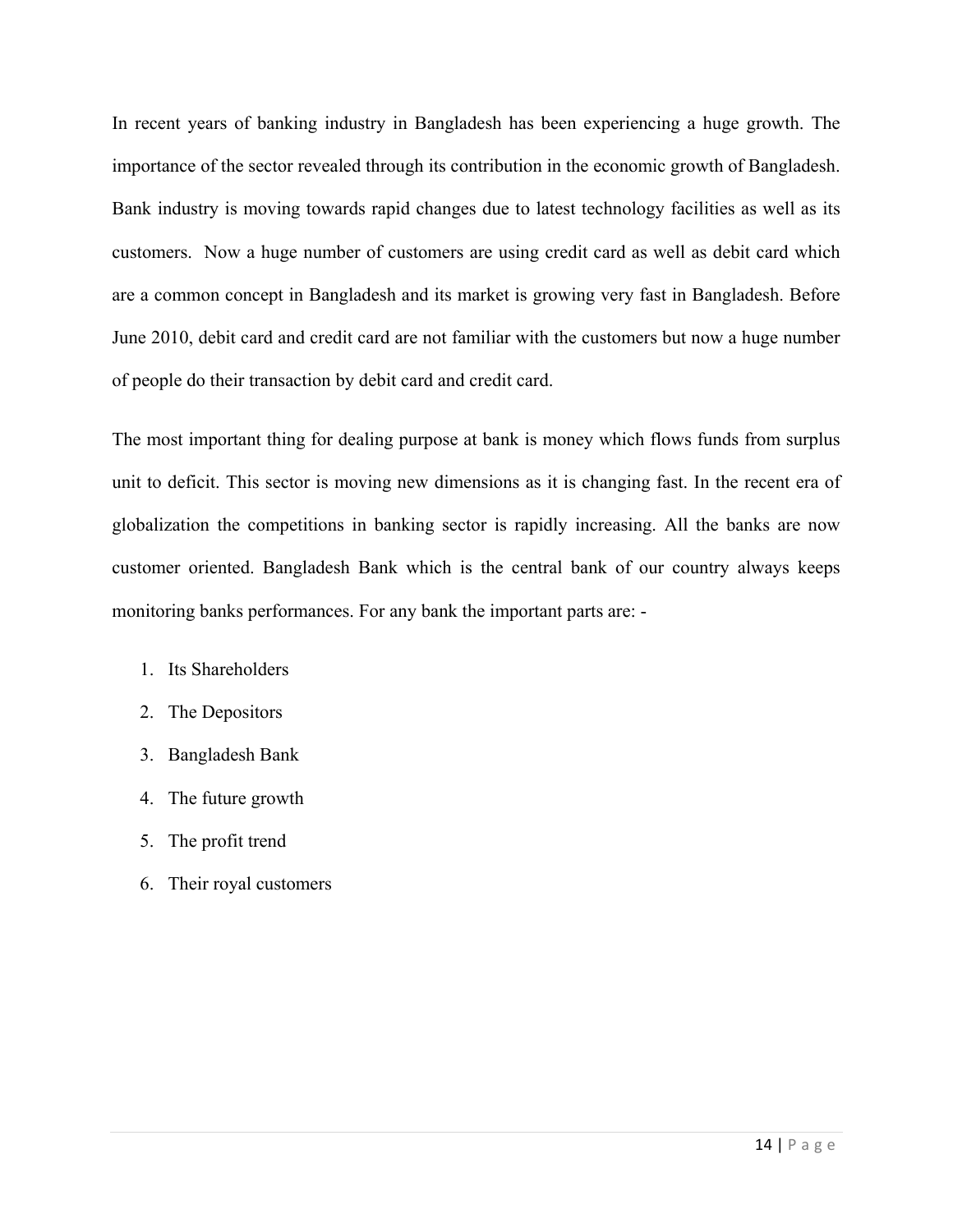# **Vision, Mission and Objective**

### **Vision: -**

They want to make the finest corporate citizen

### **Mission: -**

Will become most caring, focused for equitable growth based on diversified deployment of resources and nevertheless would remain healthy and profitable bank.

## **Objectives:-**

- 1. Increase shareholders value
- 2. To achieve economic value addition
- 3. To become the market head in product innovation
- 4. To be one of the top three financial institution in Bangladesh in terms of efficiency

## **Financial objective: -**

To achieve 20% return on shareholders' equity or more on average.

### **For the shareholders**: -

• Maximizing wealth of the bank

### **For the community: -**

Taking the environment pollution free and social risks as well as reward in the account.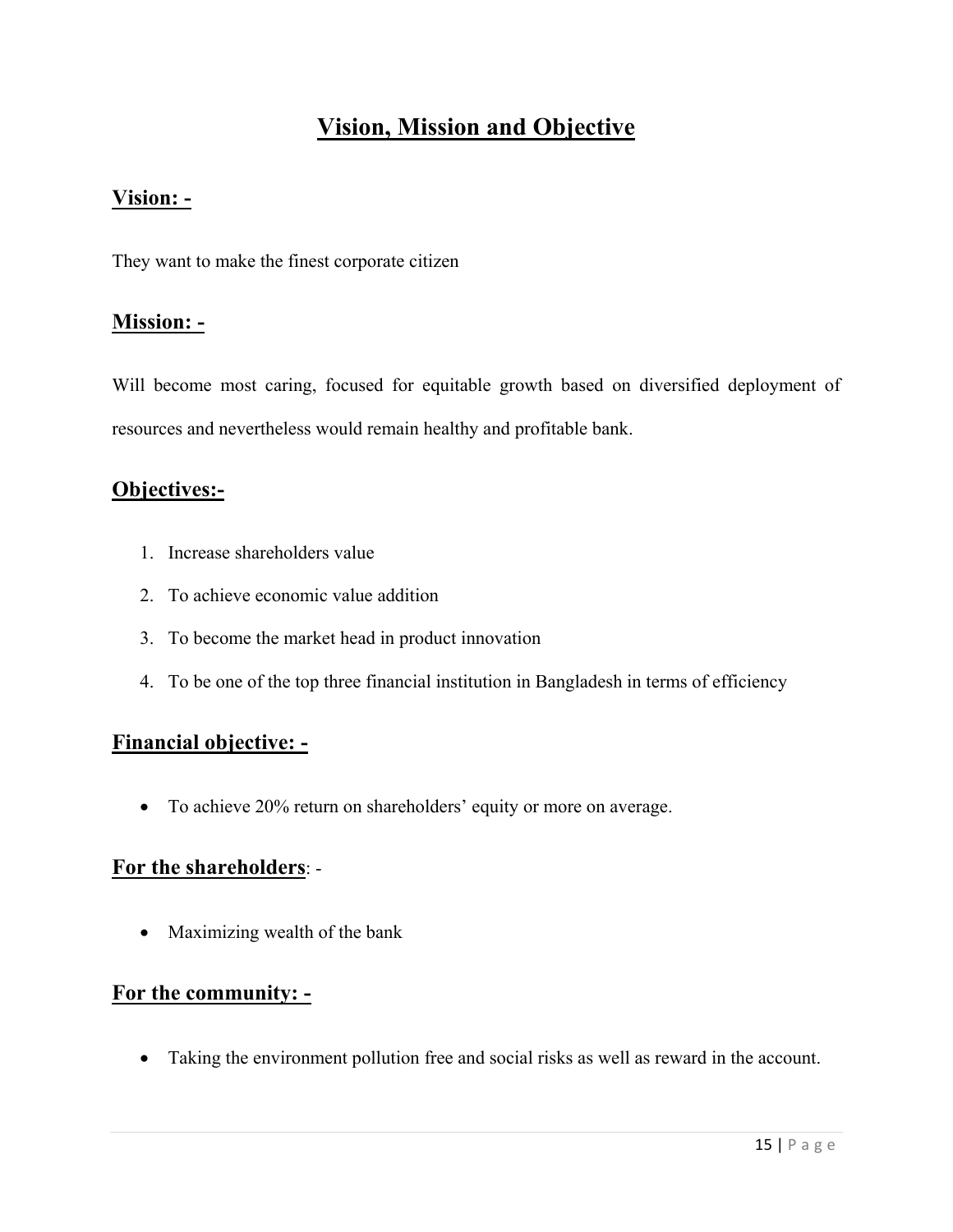### **Rational of the Study: -**

To complete my internship program it has chosen Mercantile Bank LTD, Motijheel Branch, Dhaka. I was working with the AML department as well as credit department and also with the foreign exchange department for completing my internship program. I was working two months at general banking sector for that reason my supervisor Feihan Ahsan Sir gave me a topic for my internship report which is "An Analysis of the General Banking Activities of Mercantile Bank".

## **Objective: -**

This report has two types of objectives. They are,

- 1. Primary Objective
- 2. Secondary Objective

## **Primary objective: -**

The primary objective of this report is to be known with the working environment as well as to become familiar with the work place behavior and also to know about the importance of time management as well as try to use the theoretical knowledge that learnt from the university.

### **Secondary objective: -**

- 1. To experiment the General banking activities of Mercantile Bank
- 2. To perceive the overall activities of Mercantile Bank
- 3. Learn about different types of banking problems as well as their possible solution
- 4. How to handle the problems and change the strategy according to the situation
- 5. Adhering the theoretical study at the real life workplace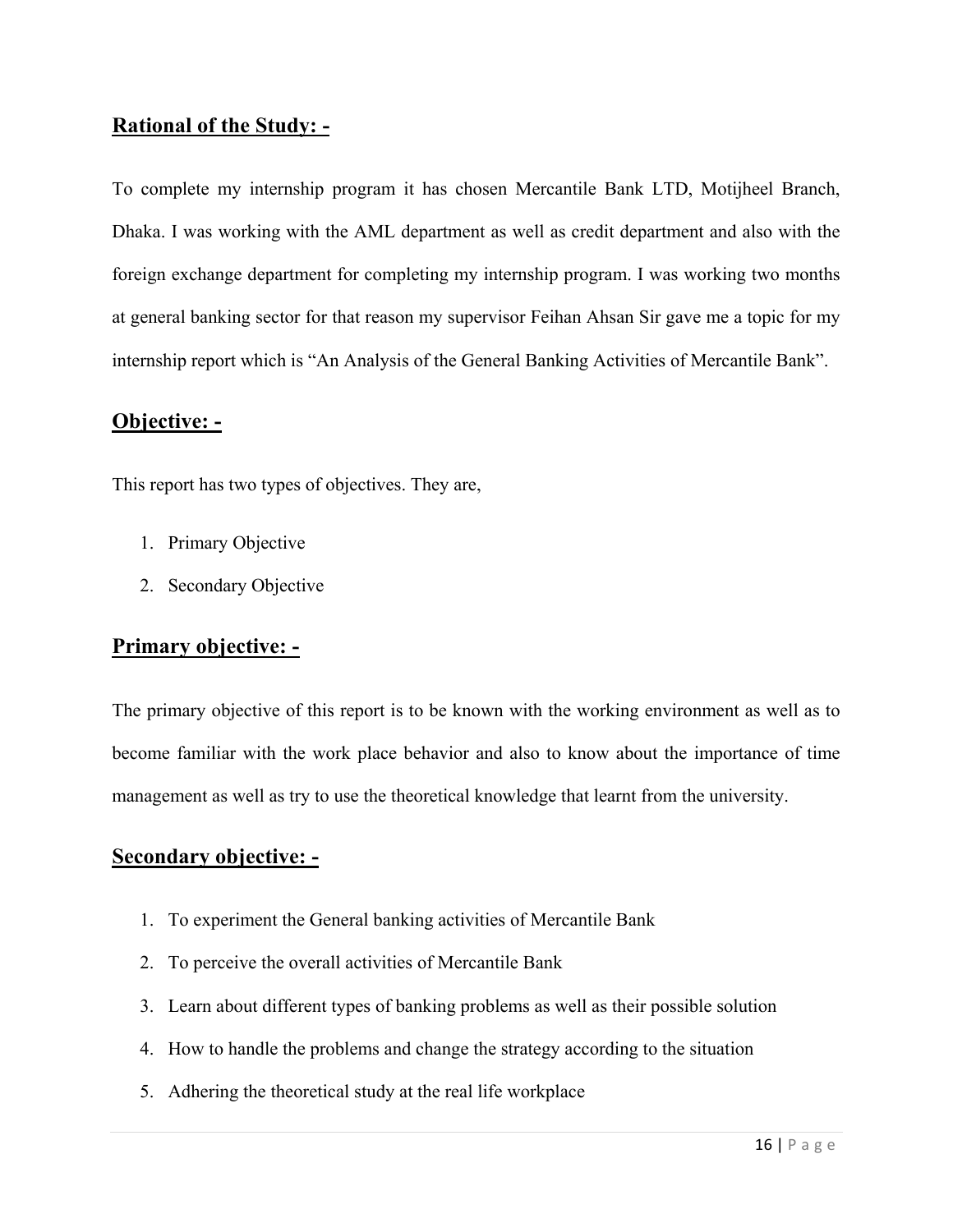Literature review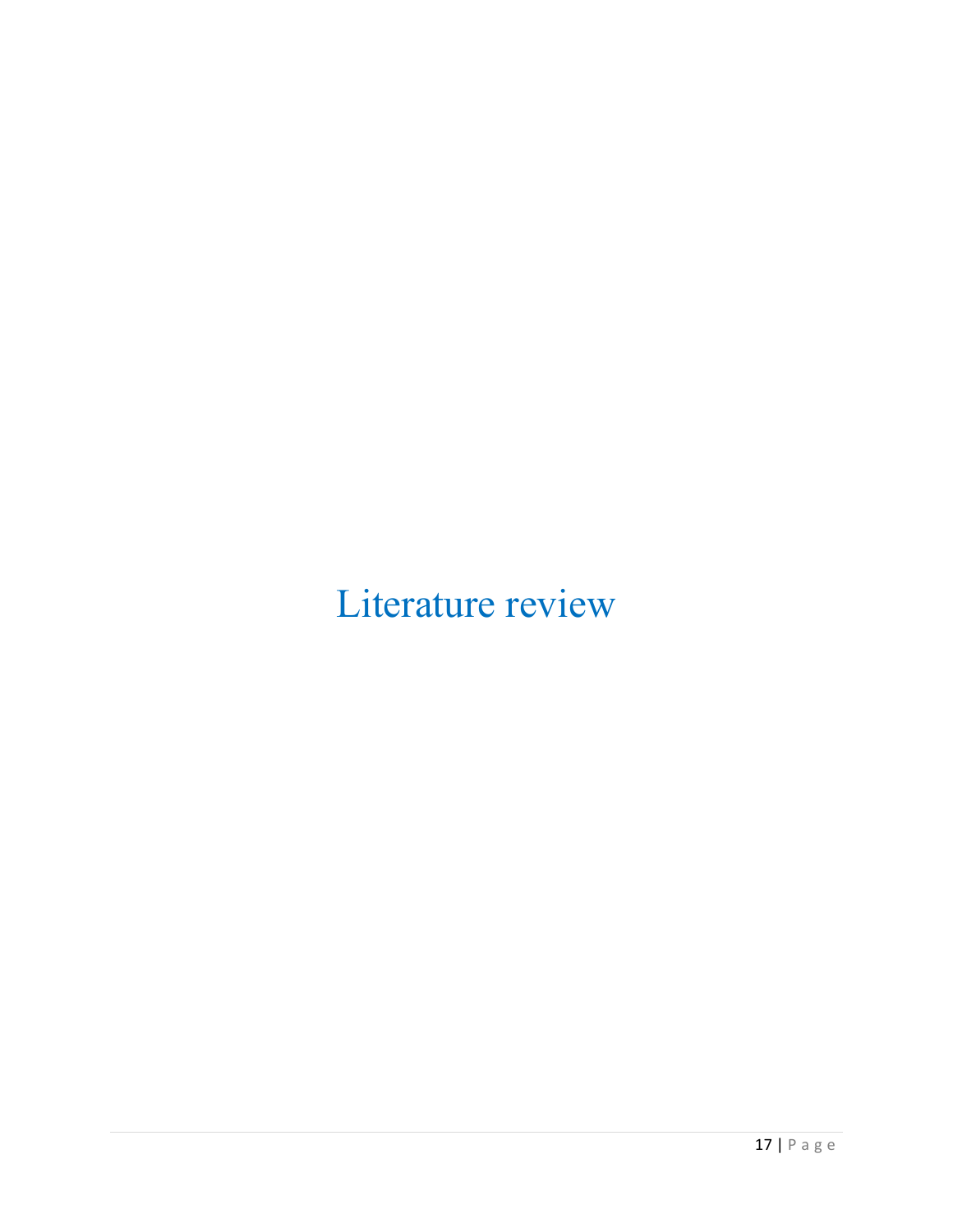I wrote my internship report based on various topics which I had learnt from my university as well as by using various sources like books and different reports in online.

I read many magazines of Mercantile Bank as well as read many articles of Mercantile bank so that I can give much information in my report as much as possible.

I also read many reports like "General Banking Activities of Mercantile Bank" written by Arifur Rahman Khan on 8<sup>th</sup> April, 2018. I read two more reports on general banking as well as I read 1 report on foreign trade operation which are helping me a lot to know about the Mercantile Bank.

Beside of that I went through many more articles; journals as well as I asked many questions to the employees there. I was asking about their working environment, satisfaction level, their desire so that I can include as much information as I can.

According to JP Nicols, "If bank cannot truly be customer intimate, they are doomed just to dumbed commodities, acting behind the scenes, like utilities".

According to Breat King, "Banking has to work when and where you need it. The best advice and the best service in financial services happen in real time and is based on customer behavior, using principles of Big Data, mobility and gamification".

According to Arvind Sankaran, "We are witnessing the creative destruction on financial services rearranging it around the consumer. Who does this in the most relavant, existing way using data and digital, wins."

According to Ron Shevlin, "The challenge for banks is not becoming digital, it is proving value that perceived in the line with the cost- or better yet, proving value that consumers are comfortable playing for".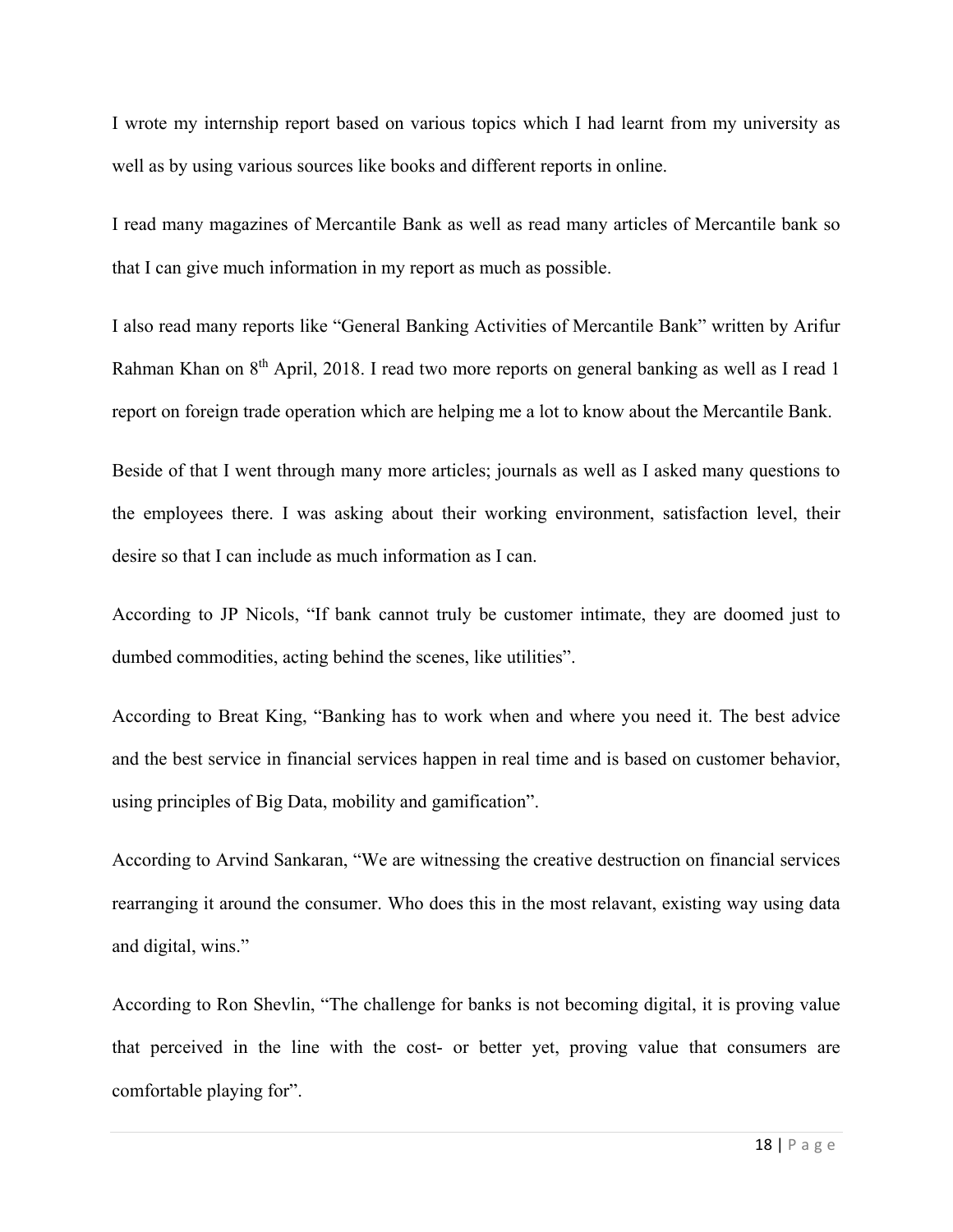According to Bradley Leimer, "If banks cannot offer something more valuable than Amazon prime, then we are probably in the wrong business".

According to Vik Atal, "If you compare bank too companies like Google it's evident that banks are still at the nascent stage of the digital and data revolution".

According to Jim Marous, "Financial institutions must be able to deliver an easy to negative, a seamless digital platform that goes far beyond a miniaturized online banking offering".

According to Thomas Jefferson, "I believe that banking institutions are more dangerous to our liberties than standing armies".

All those reports of "General Banking Activities of Mercantile Bank" as well as these quotes help me a lot and also it gives me a lot of information to make my report as good as possible.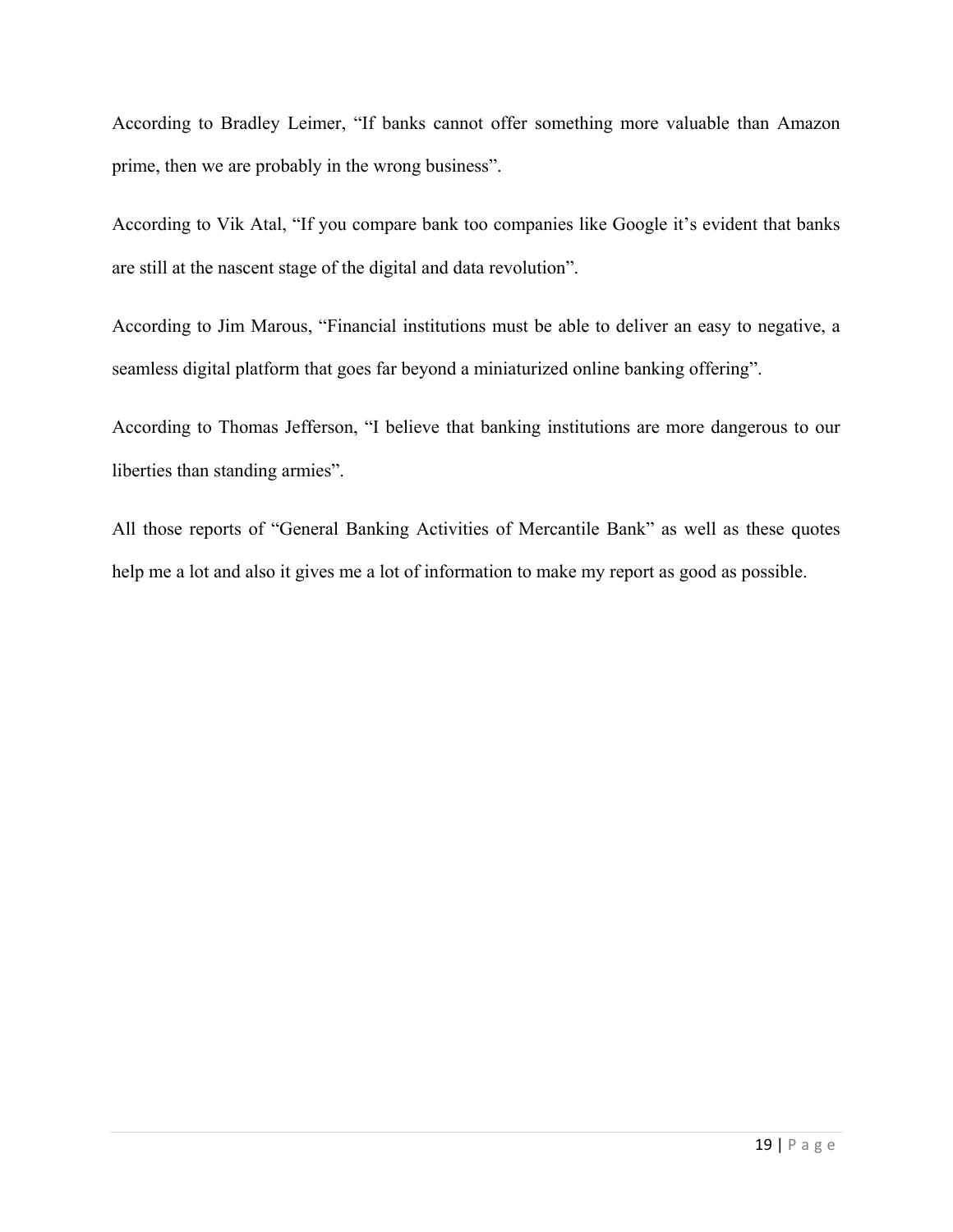# **Activities Undertaken**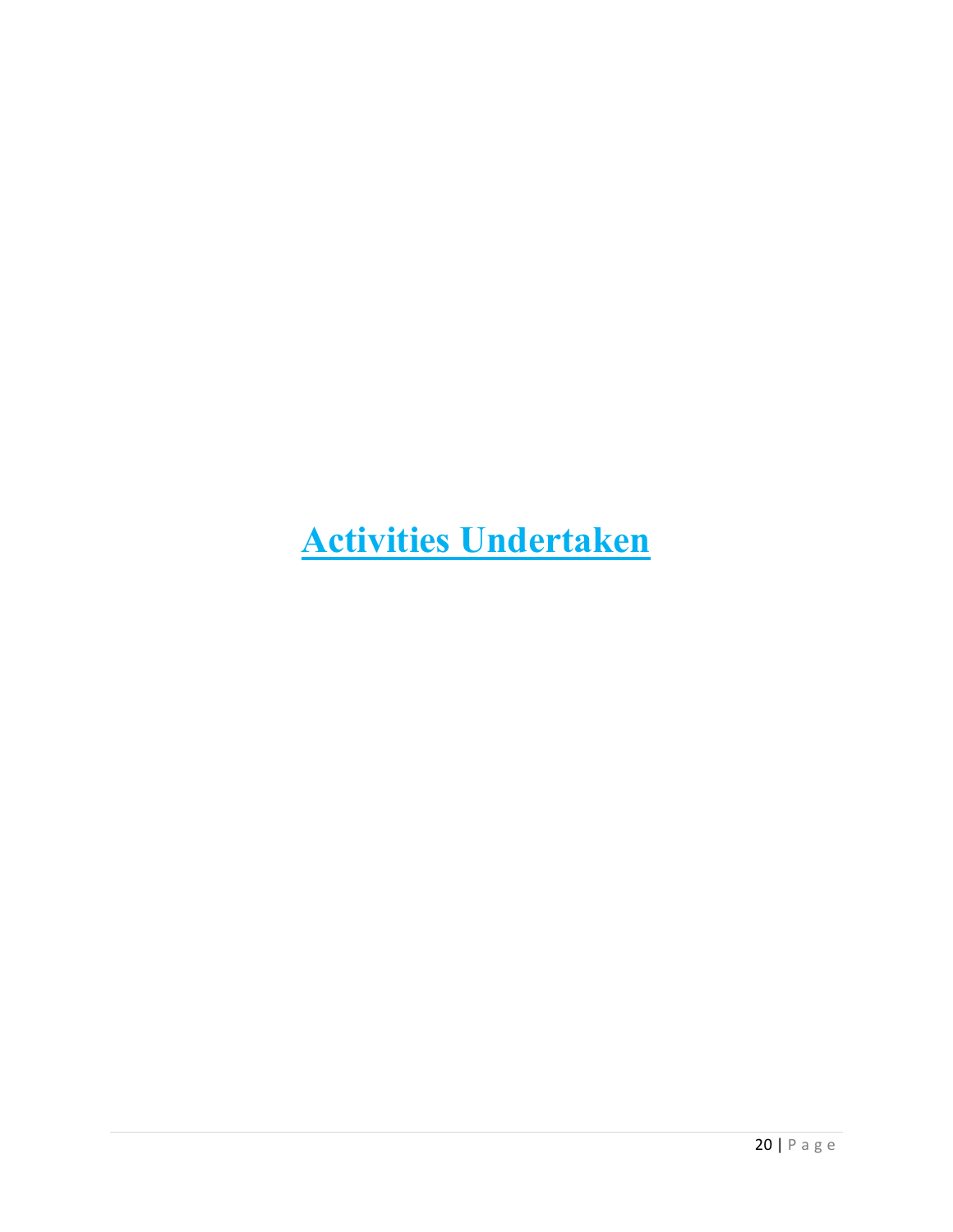I had done my internship program at Mercantile Bank, Motijheel Branch, Dhaka. Total time of my internship program was for three months. First 2 months I was working under Anti Money Laundering (AML) department which is under the general banking sector. There I had been worked with 7 people. From these people I had been learnt about the banking systems as well as financial systems.

In total I had been worked with 32 employees. Everyone is very helpful and always keep support me and motivate me to complete my work.

### **Description of the job: -**

In the Motijheel branch I was working with 7 people for two months and I had work with each of them. They gave me different task and taught me how to do that. For that reason I had learnt so many activities from them. Though I did not know anything about the works but my colleagues are very helpful as well as they motivate me to do works.

### **Specific responsibilities of the job: -**

Before I joining I had asked to in which department I want to do the work then according to my preference they told me to work with AML department. First 7 days I was just completing the pending files after that they had given me many tasks like account opening, check transfer, pay order issue, collection of credit card bills, how to write pay order, how to update forms, how to write pay order in the pay order issue book as well as how to withdraw the money, how to encashment DPS or MSS, how to give foreign remittance, how to issuing cheque, how to give cheque to the customers, how to write voucher as many more things. In my 3 months experience I had learnt so many works within this 3 months.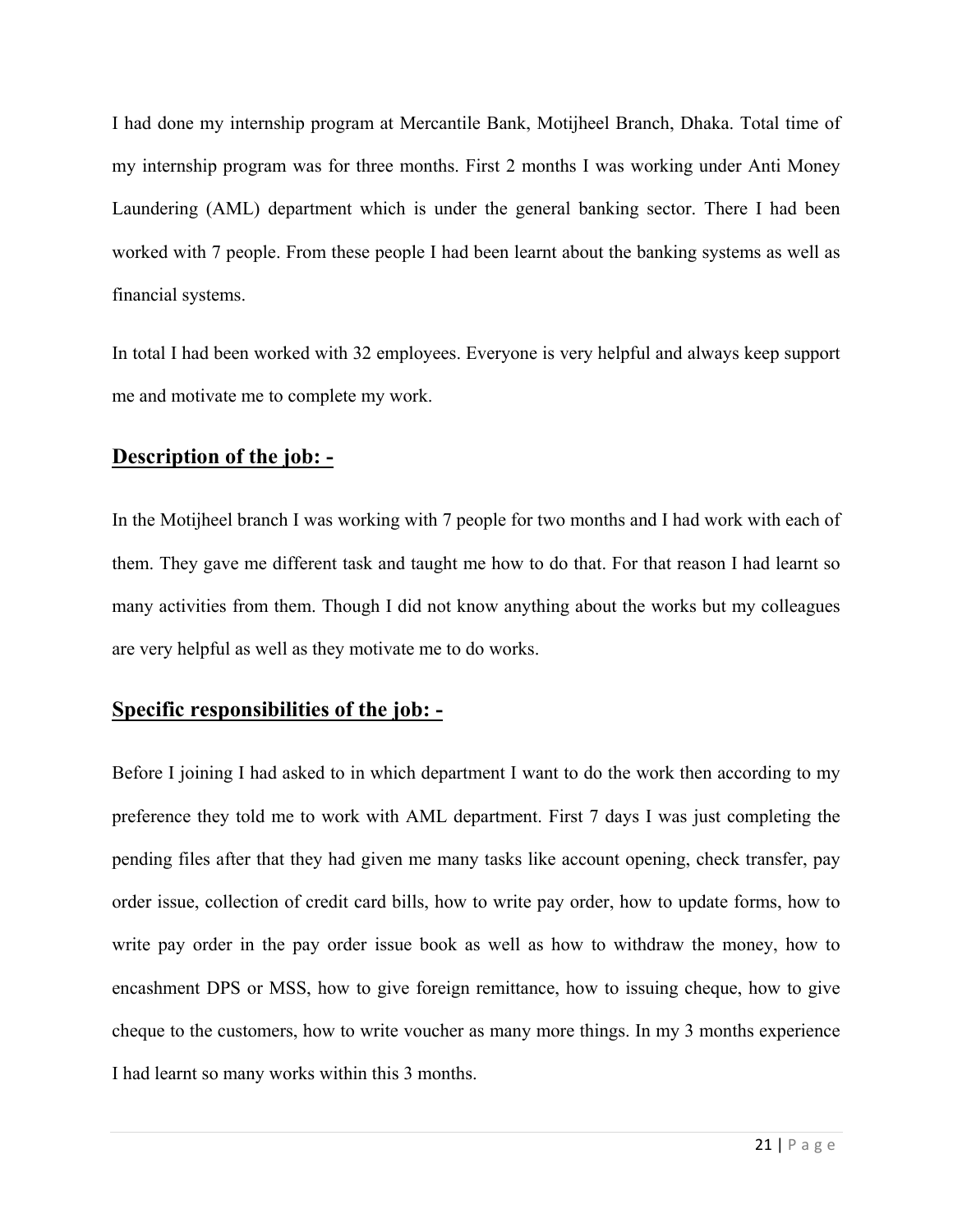## **Functions of General Banking: -**

- 1. Reception and information section
- 2. Accounts opening section
- 3. Cash sections
- 4. Clearing section
- 5. Remittance section
- 6. Issue and payment of DPS or MSS
- 7. Issue and payment of pay order
- 8. Transfer with cheque
- 9. Transfer without cheque
- 10. Maintenance of internal accounts
- 11. Opening new accounts and giving account statement
- 12. Issue and payment of Fixed Deposit Rate (FDR) or its interest

I was working with reception and information section, clearing section, remittance section, issue and payment of DPS, FDR or its interest and pay order, transfer with and without cheque and opening new account and giving statement to the customers.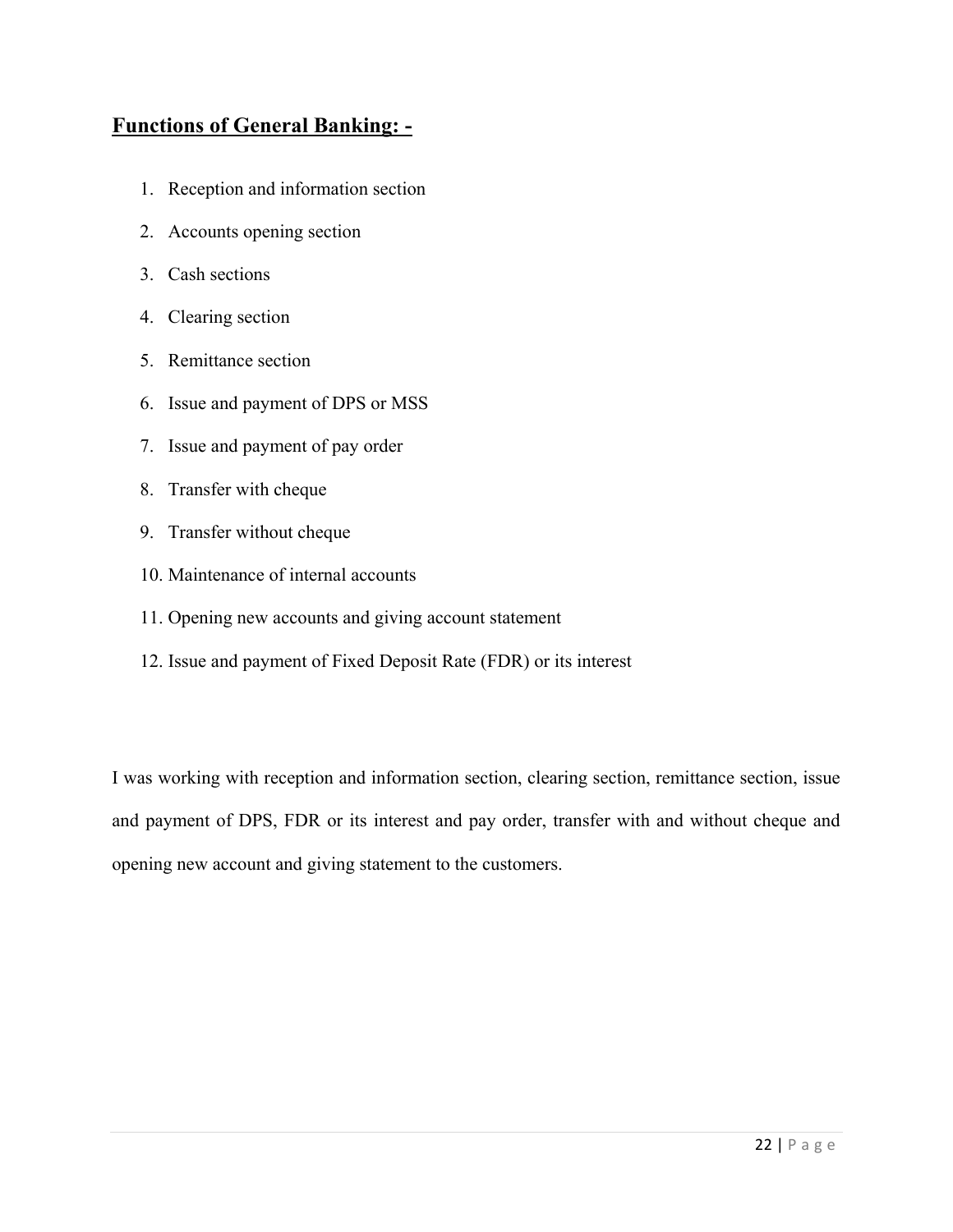## **Reception and information section: -**

In this section the clients mainly wanted to know about their deposits basically their account. Sometimes I got some opportunity to serve the customers by giving them information. Sometimes I helped them via phone call. The senior officers helped me to do my work perfectly.

### **Account opening section: -**

In this section I have to ask the senior officer that should I open his or her account or not. If they say yes then I opened their account but if they say no after that I do not have any rights to open their account. Most of the time I am allowed to open the savings account or FDR account but I am not allowed to open current accounts. When I opened any account I have to ask for many papers like photocopy of national identity card or passport copy as well as photos etc.

### **Clearing section: -**

In this section I am only working for 7 days. There are 2 senior officers who did all the works. I am just allowed to collect the cheques. So I have a little bit knowledge about clearing section. In clearing sections there are two parts. One is high value cheque which costs 60 taka and low value cheques which costs 30 taka.

### **Remittance section: -**

In this section I was giving voucher to the customers and they fulfill the vouchers and collect the photocopy of their national identity card as well as their original identity card so that I can verify his or her card by government software. After that I gave it to other officer for posting it on his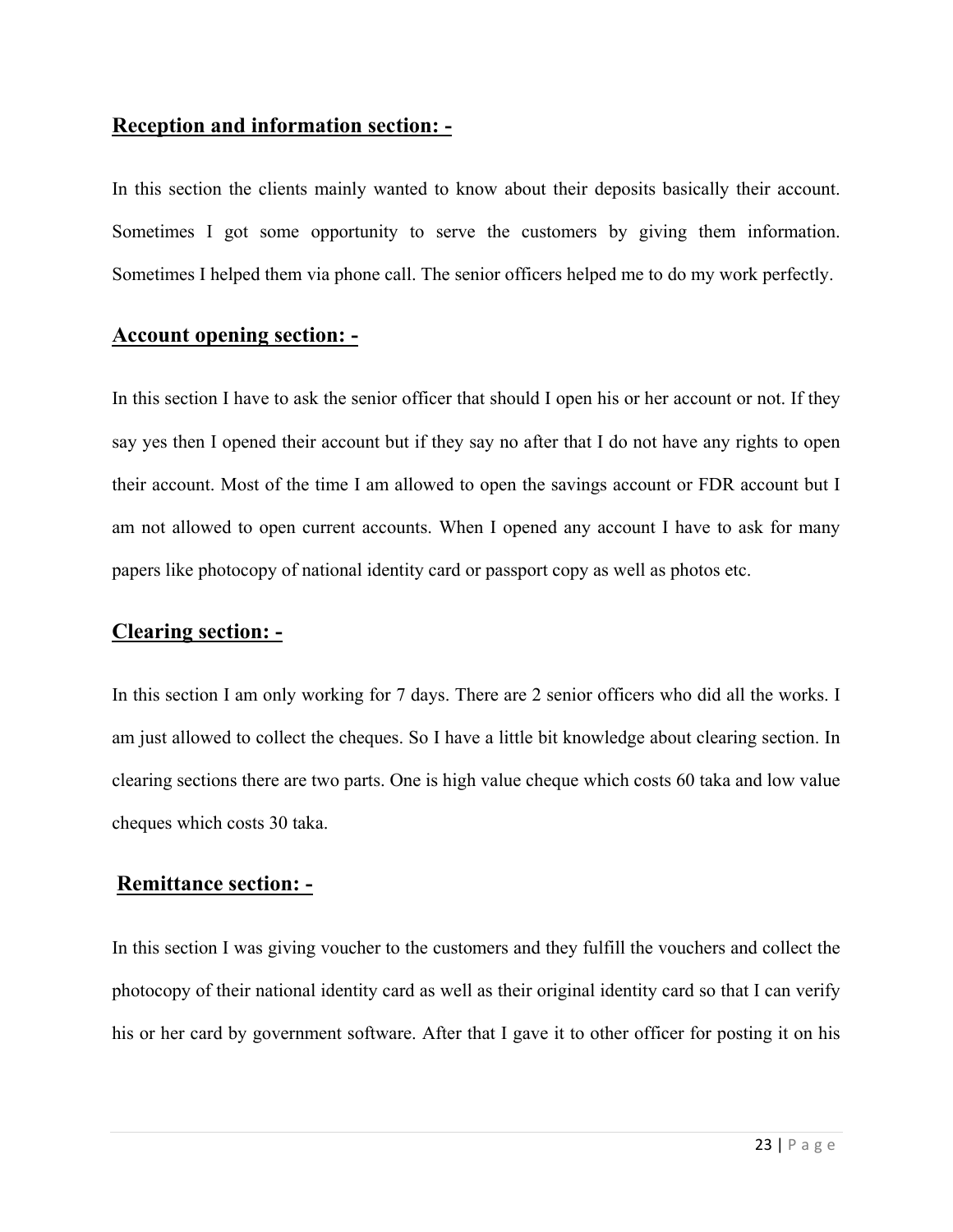computer. After that I gave it to the cash department after that the customer can collect his or her money.

## **Issue and payment of FDR and its interest: -**

Fixed deposit rate means by which the customer can deposit the money for 3 months or 6 months or 1 year with the interest rate of 8% for 3 months, 8.5% for six months and 9% for 1 year. When a customer comes to open a FDR firstly I have to give them a form then I have to collect the papers which are bank's requirement. After that we are verify their information and after that we input the information and after that we are giving them an account number and a customer ID by which we can recognize them very easily. Some customers are also come to take the interest rate only then we were writing a voucher by which he or she can collect the money from bank.

### **Issue and payment of pay order:** -

This section is a very sensitive as well as very easy to do. Some are issuing their pay order by cheque some are issuing by cash. In each section we have to take the money for issuing the pay order. For example if the pay order is above 1 lac taka the bank should charge him or her 115 taka where 100 taka is banks charge and 15 taka is government tax. After that we are issuing it on a register. The payment process is very easy. We have to mark circle on the amount and then give sign to the initial. That is a very easy way as well as its very sensitive because if we make any mistakes then we have to issue a new pay order. The main thing of any pay order is that we have to write the exact amount on the top of the pay order with a red pen.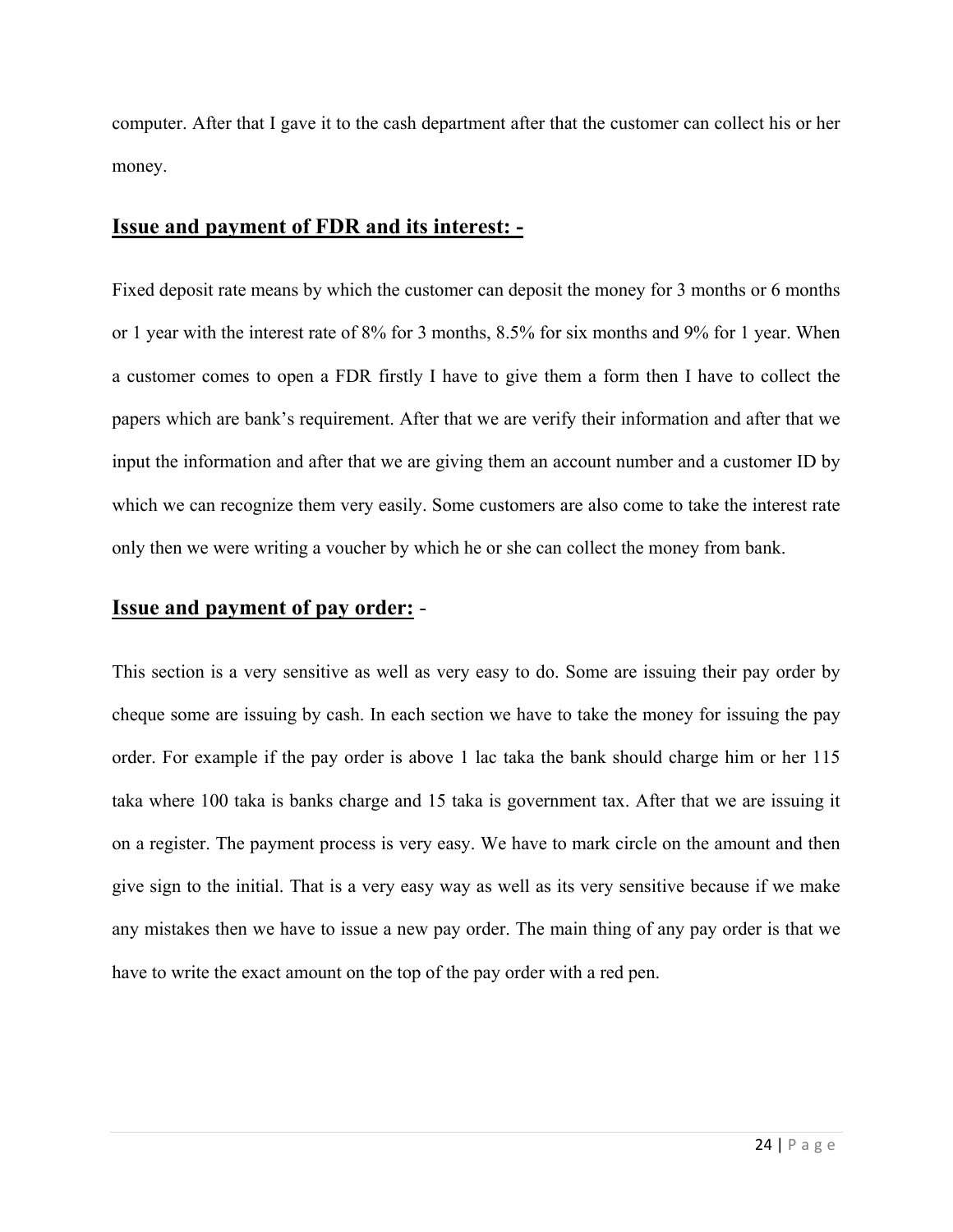### **Transfer with cheque and without cheque: -**

This section is also very easy and very sensitive. Here a lot of people were come to transfer money from one account to another internal account. Here if we make any mistakes we have to pay the money from our own. Here we have to verify the signature after that we have to give call to the payee person that he or she give the cheque or not after that we wave to give posted sill, confirmed by account holder sill, crossing sill after that another senior officer will authorize the cheque or application by computer after that it will be successfully posted.

### **Giving statements to the customers: -**

Giving statement is a very easy work to do. For that I have to search for customers account number after that from which month to which month he or she needs the statement. After that I have to just print the statement and giving round sill and signature.

Beside that I was always try to be busy with a lot of stuffs because like I am handling a lot of school banking accounts as well as I can a lot of works. For example,

- 1. issue check
- 2. Verify customers NID card
- 3. Giving cheques to the customers
- 4. Giving debit card along with its pin number

These are the works that I had learnt from the officers as well as the senior officers. They are very helpful towards me and always motivated me to do the work very easily.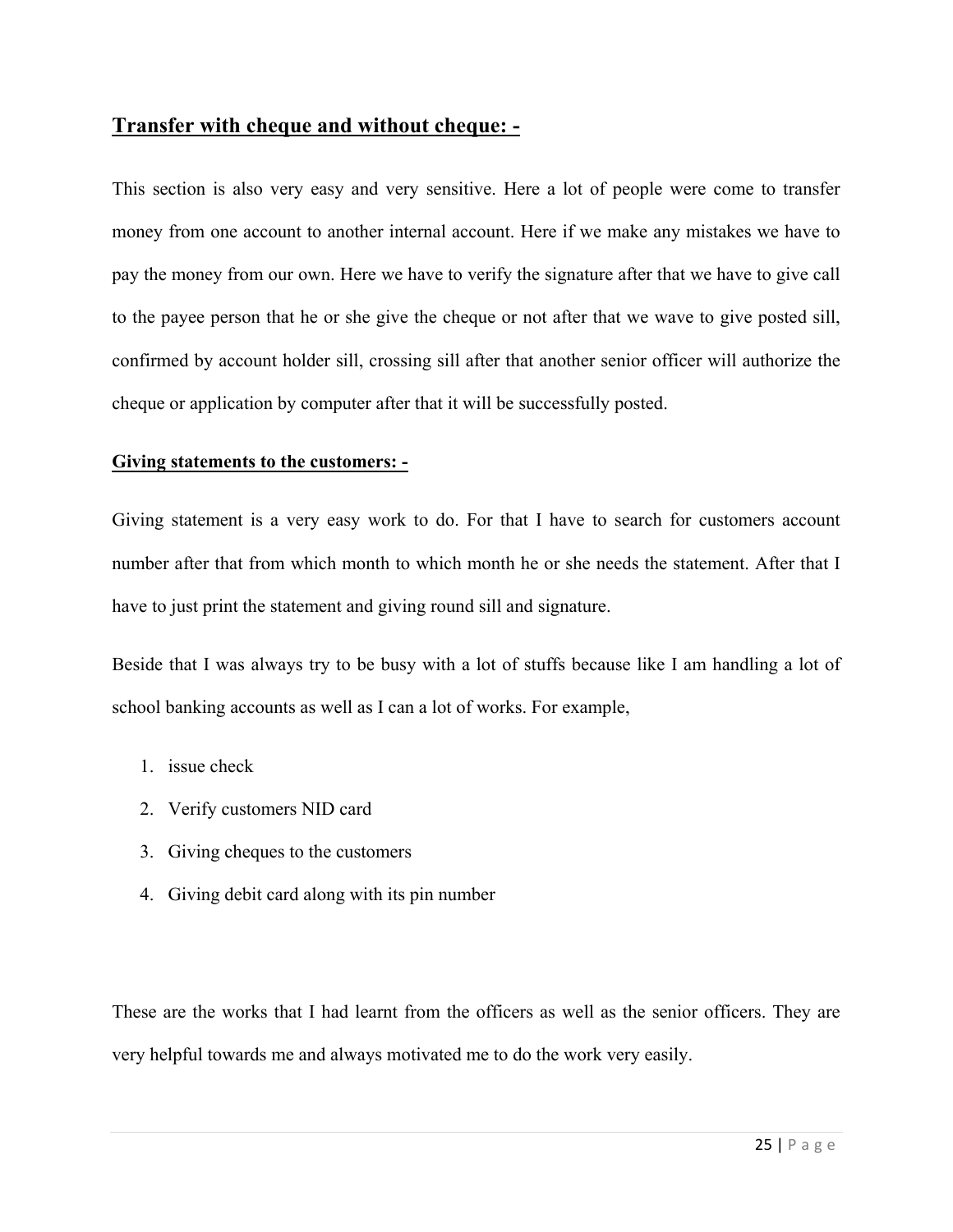# **Constraints**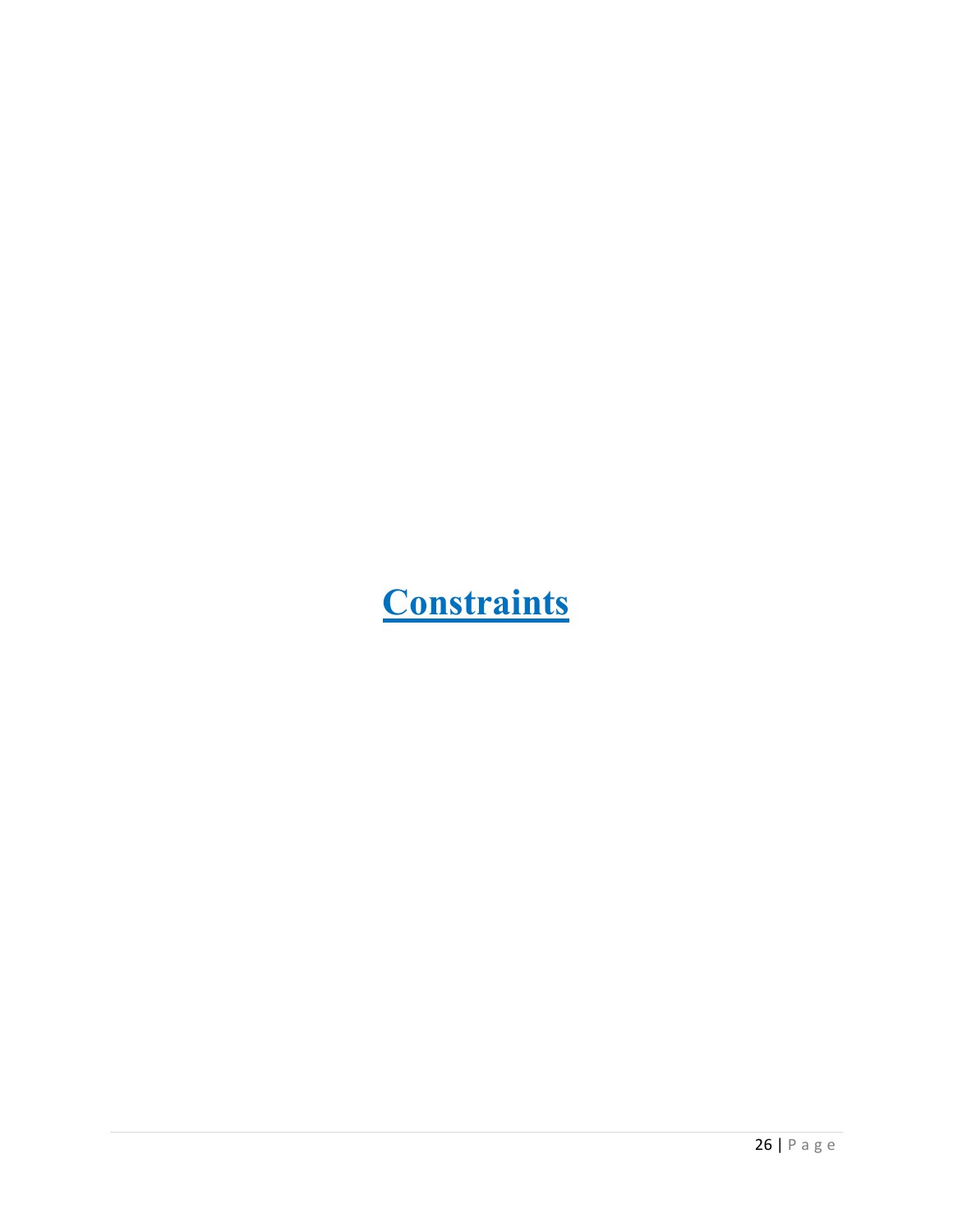From the very fast day of my internship career at MBL I always tried my level best to know about their working process and always tried to observe everything to the point. What I have noticed that their deposit collection is not good because their interest rate is lower than other banks as well as the quality of their advertisement to attract the customers is also not good. In this modern era attractive advertisement is a must for grabbing the attention. For that reason they should be more focused on making attractive advertisements to grab the attention of the customers.

I completed my major in Human Resource Management but basically I was assigned to work at the general banking sectors and foreign exchange department as well as the information section where I was assigned to handle clients over phone so it was not that much related with my studies. The senior officers as well as the officers are very helpful so that I did not face that much problem. Moreover, the office environment was also very good so that my internship experience was quite good which will help me a lot to my future working life.

Mercantile Bank is now a very renowned as well as gained an important position all over the country so that the employees are very serious to maintain its fame. The name of my supervisor is Mahbubur Rahman who is the principal officer of motijheel branch. He is very helpful and always tries to motivate me to do the works. Though I did not have any working experience before but my colleagues are very helpful as well as they behaved so well with me and always motivate me to complete my works. It was not difficult for me to learn all the works within this short time but the workers over there was very much helpful for me so that I had learn many works which will help me a lot in my future life.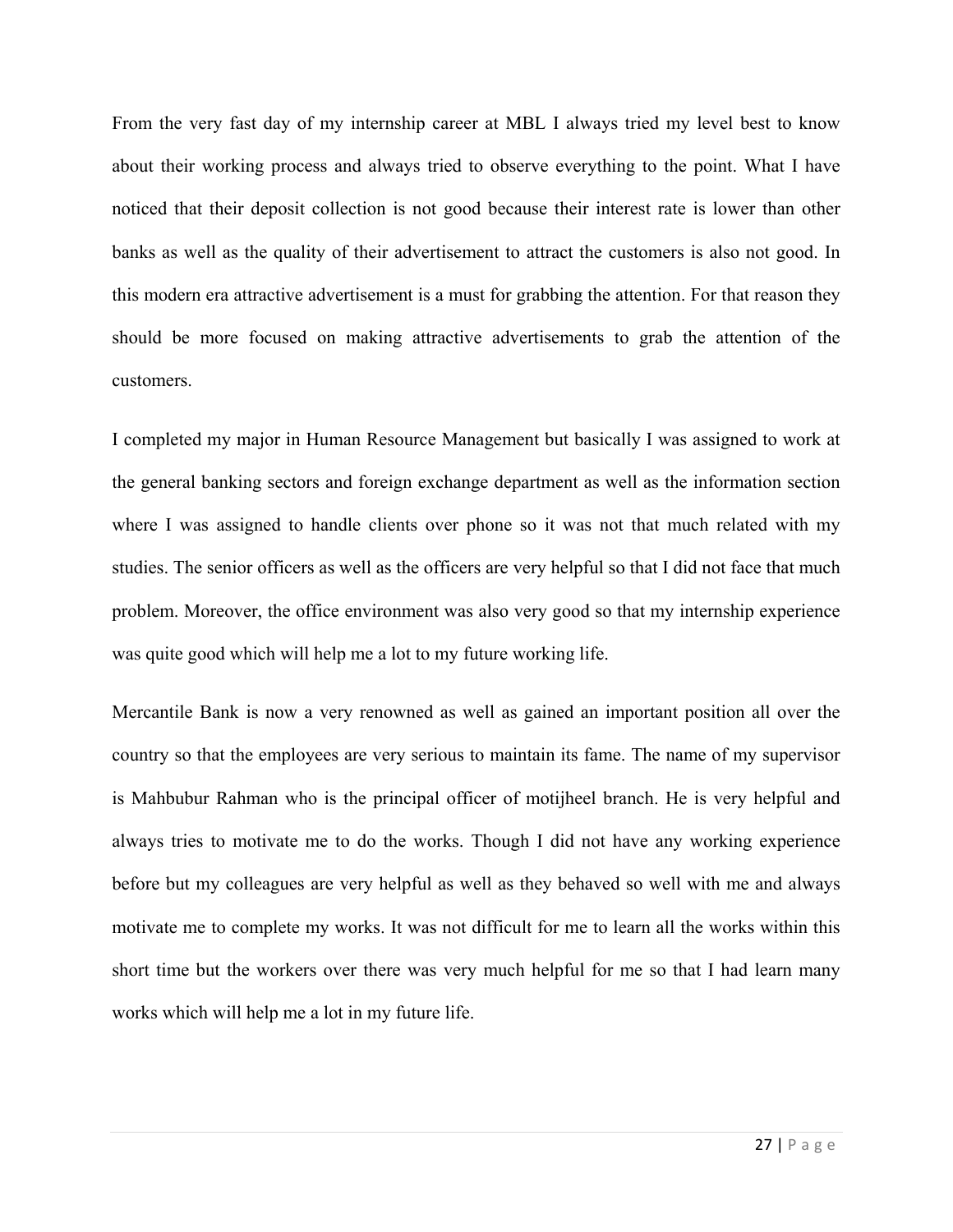#### **Working with new environment: -**

At the very first day of my internship program at MBL the environment was totally new for me. I was just completed the academic life of my BBA program and started working under a renowned bank which was totally new for me. For example, new boss, new colleagues, new faces everything was part of my experience. Special thanks to my almighty Allah and my colleagues who are always there for me to complete my internship program.

### **Have to take permission before doing any work: -**

Before doing any work I have to take permission from my assigned officer. The reason was very clear that I came here for learning and every work is very new for me as well as I might make any mistakes for that reason I have to take permission before doing any work. Even for coming to the campus for counseling I had to take permission from my assigned officer.

### **Handling customers: -**

In my banking career I was assigned to handle different types of customers. I have to handle huge number of customers which is a good experience for me. Sometimes the customers are satisfied with my works. Handling different types of customers was one of the best experiences of my life.

### **Proper time management: -**

In my academic life I do not need to do the classes on the exact time. My faculties gave 10 minutes after starting the class but in my banking life if I enter into the bank after 10 minutes after starting the banking hour I have to face lot of questions for that reason I have to start my work at exact time.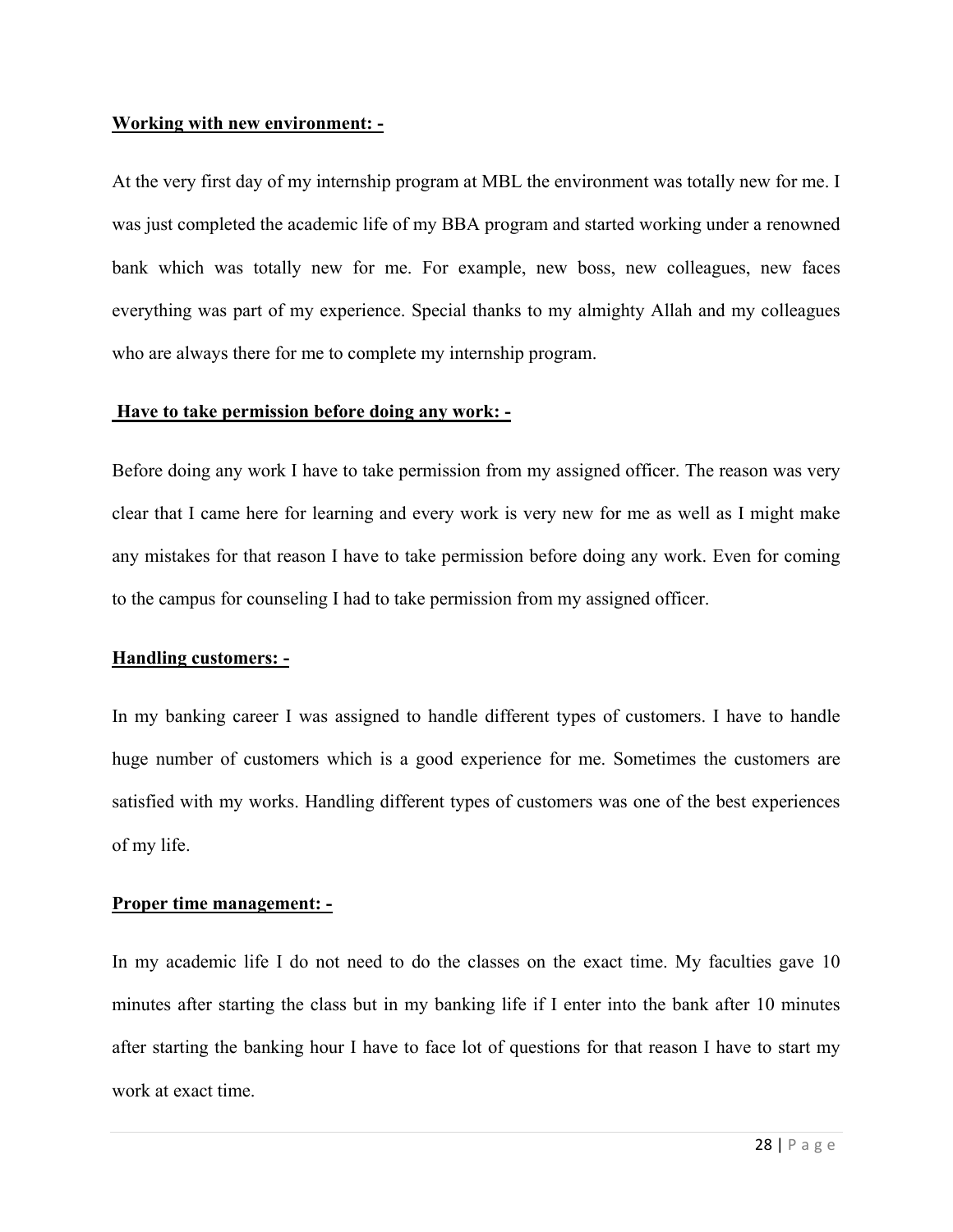Lessons learned from the Internship Program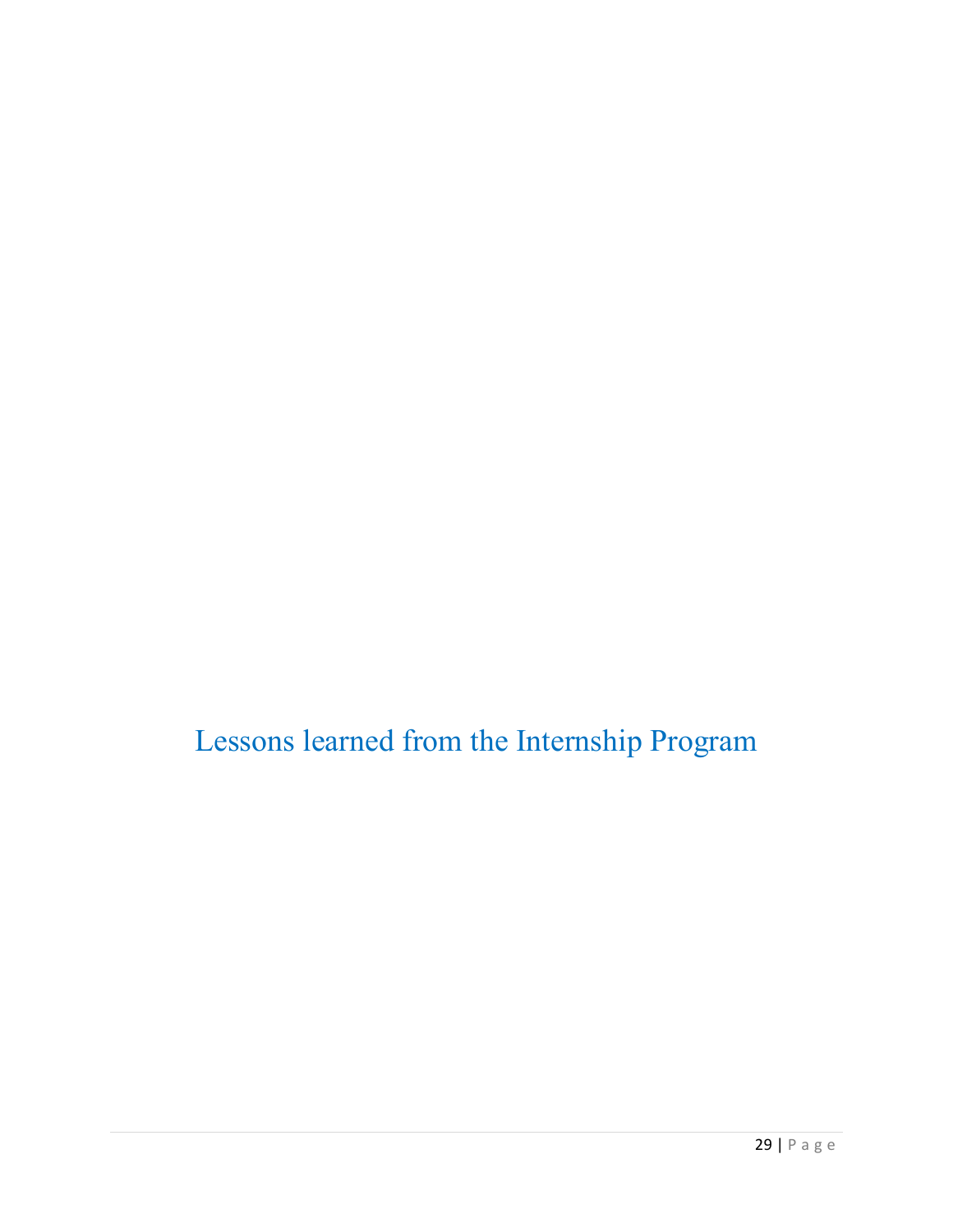From the very first day of my internship program I had learned so many lessons which are very helpful for my future carrier.

### **Kill the fear: -**

It is always a big matter to be confident because banking job is very sensitive. If anyone did not able to kill his or her fear then he or she might not able to do the job. My supervisors as well as other senior officers always try to motivate me to do by work fearlessly.

## **Gathering Knowledge: -**

The importance of an internship program is to gather knowledge through practical experience. Before internship program I was only learning from only books but from this program I was able to many things. By internship program we can learn we can learn various works.

### **Work out of comfort zone: -**

From the very first day of my internship at MBL, senior officers as well as offices always told me that I have to work out of my comfort zone which will make the work easy and comfortable. Then I am starting to do the work out of my comfort zone which really makes my work easy as well as comfortable.

## **Working with a team: -**

From the university life and also in the office we have many works which we are working in a team. When are facing any types of problems we are always try to solve those problems by working by a team. My supervisor as well as by other colleagues always tries to motivate me to work with a team. When we were working with a team most of the time we get success.

### **Sharing my own thoughts: -**

Sharing is very important which I had learnt one more time from my colleagues. I can share my thoughts with them as well as they are sharing their point of view with me. They are always teaches me the needs of sharing with one another. By sharing thoughts with one another we can get the best possible solution of any problem.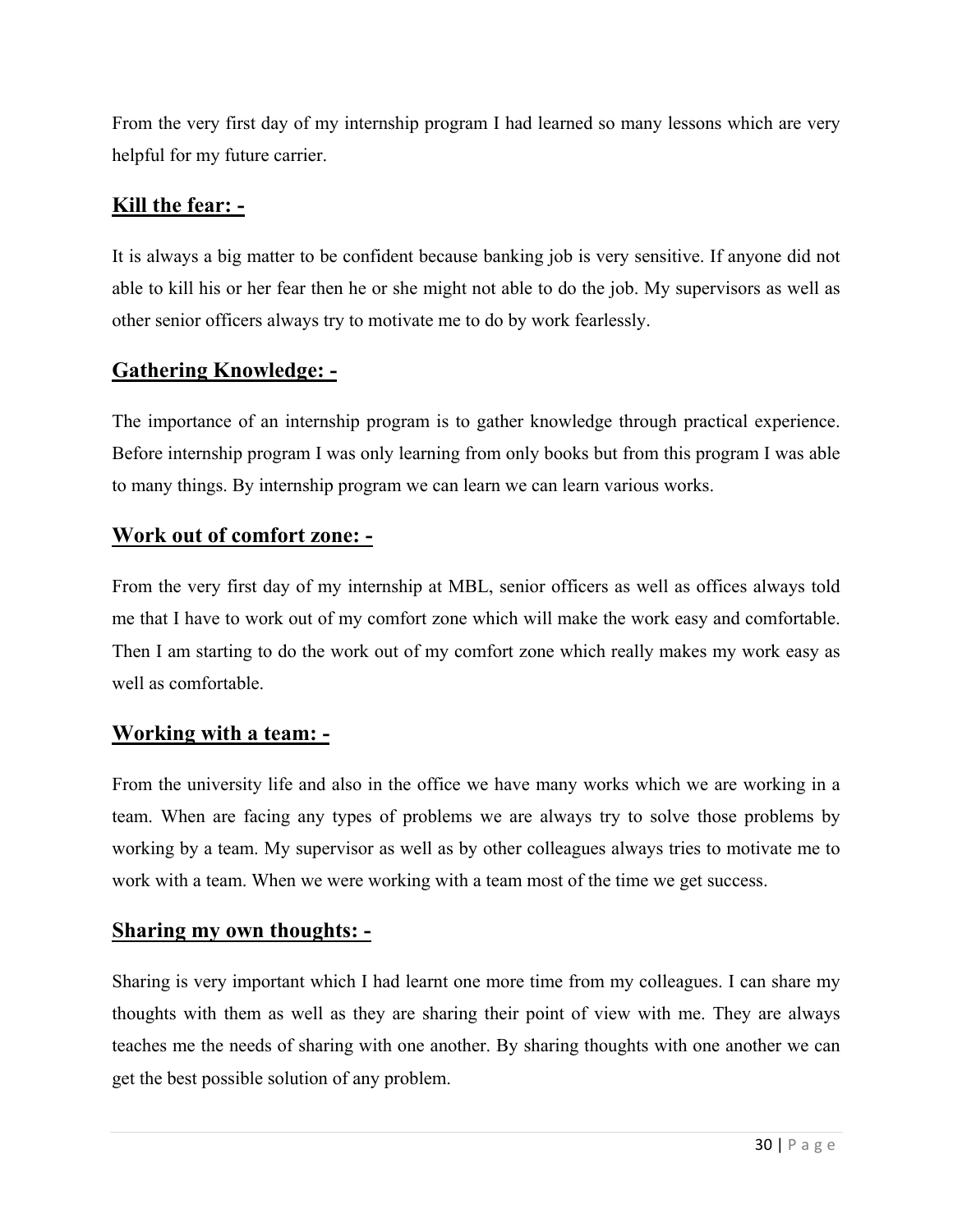**Concluding Statement**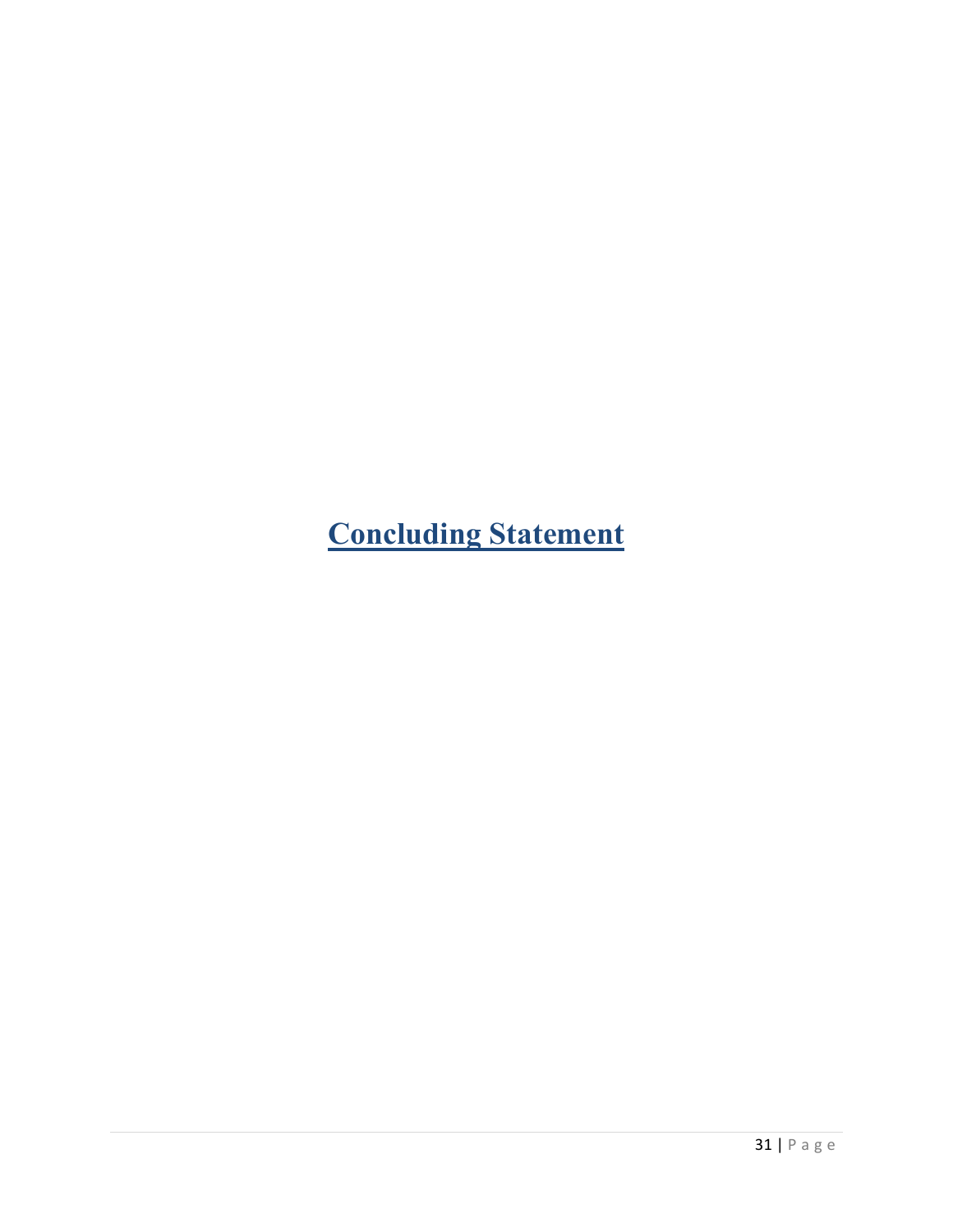#### **Summary**

From my internship program I have learned a lot of things about Mercantile Bank Limited. Now Mercantile Bank is one of the renowned banks in Bangladesh as well as in different countries all over the world. Even from this internship I came to know different policies of Mercantile Bank.

Though my internship report is totally based on its general banking sector for that reason I have learned a lot of things about its general banking sectors. From this department I have come to know how to communicate or handle different customers, how to open an account, how to issue and payment of a pay order, how to issue and deliver cheque, how to open savings account, DPS or MSS account, FDR account, how to deliver debit card along with its pin and many things from the general banking sector.

I had also learnt few things about this bank's foreign exchange sector. Foreign exchange department has 3 sectors. They are, import sector, export sector and foreign remittance sector. I got the opportunity to work with export department from where I learned few things like, how to open letter of credit (LC), as well how to put all the records in a register etc. From the remittance department I came to know different investment mode.

From the very first day of my internship program I was trying my level best to understand their different functions as well as I worked in all the desks of general banking sector because the topic given to me for my internship program is about the general banking activities of this bank. I worked 2 months in the general banking sector of Mercantile Bank. My colleagues are very much helpful towards me so that it is not that much difficult for me to learn all the things within a very short time.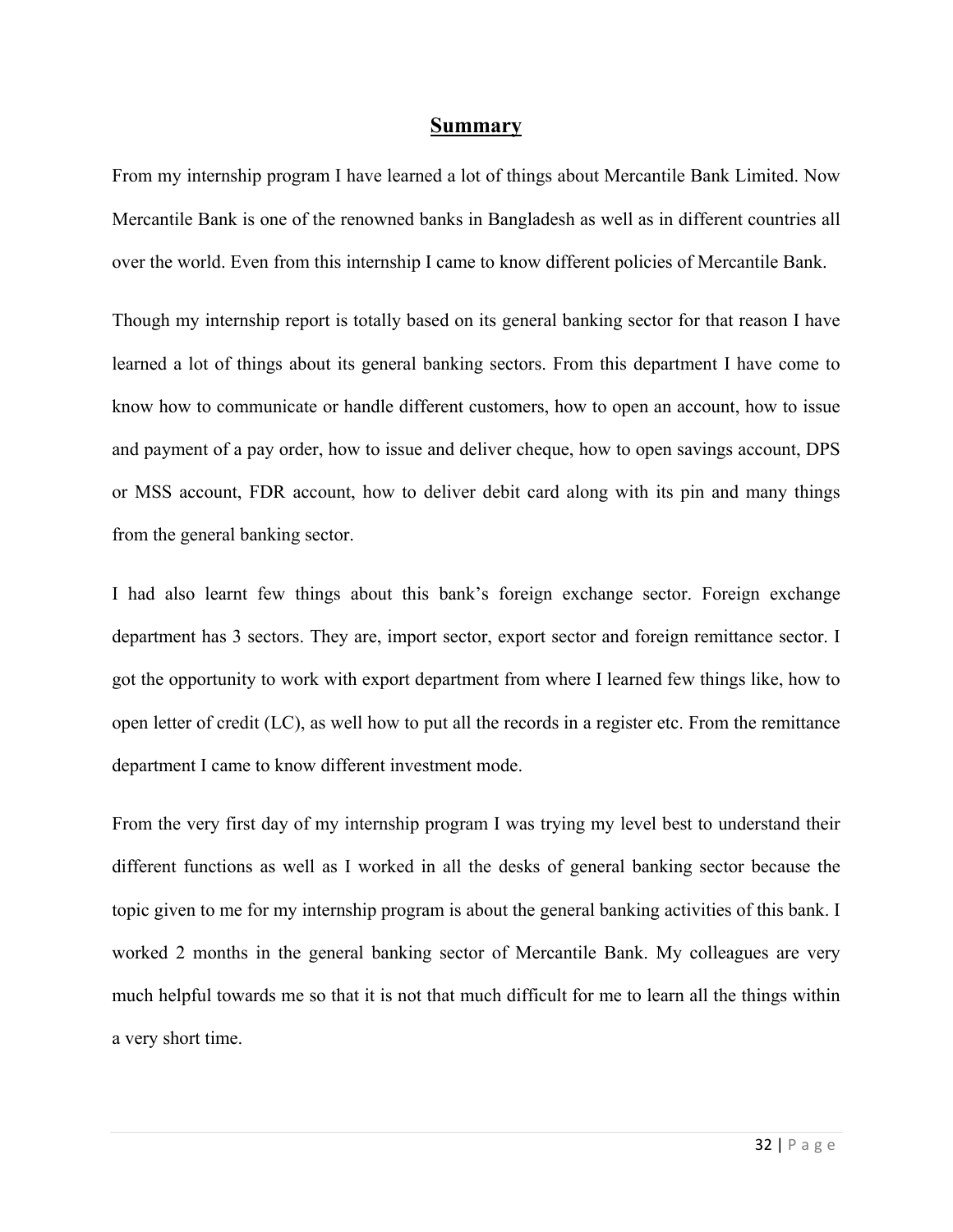### **Recommendation: -**

In each and every bank there are many lacking. Though Mercantile Bank is doing very well in all the departments but it has many lacking as well which are given below:

- In this modern era other commercial banks are using latest technology. MBL should always try to adopt the latest technology where they can innovate various new policies to run the bank with the same flow as other banks do.
- Slow process of giving ATM card is a big problem for MBL. Most of the time the card division takes more than one month so that the clients faced various difficulties.
- The process of fill-up a form is a very long process. For that reason the customers felt annoying because they do not want to fulfill 5/6 pages. So the authority should do something for this problem. They can make it 2/3 pages so that the customers feel easy to fulfill it.
- A lot of new entrepreneurs want to open an account for that reason MBL should make better policies for them so that they will invest in this bank.
- In this modern era strong marketing is a must as well as qualitative advertisement which are totally missing at MBL. They should focus more on digital marketing as well as they should make more attractive advertisements so that they can grab the attention of other customers.
- In each and every branch of MBL needs a customer relationship officer so that they can build a good relation with their customers as well as their customers will get benefits from it.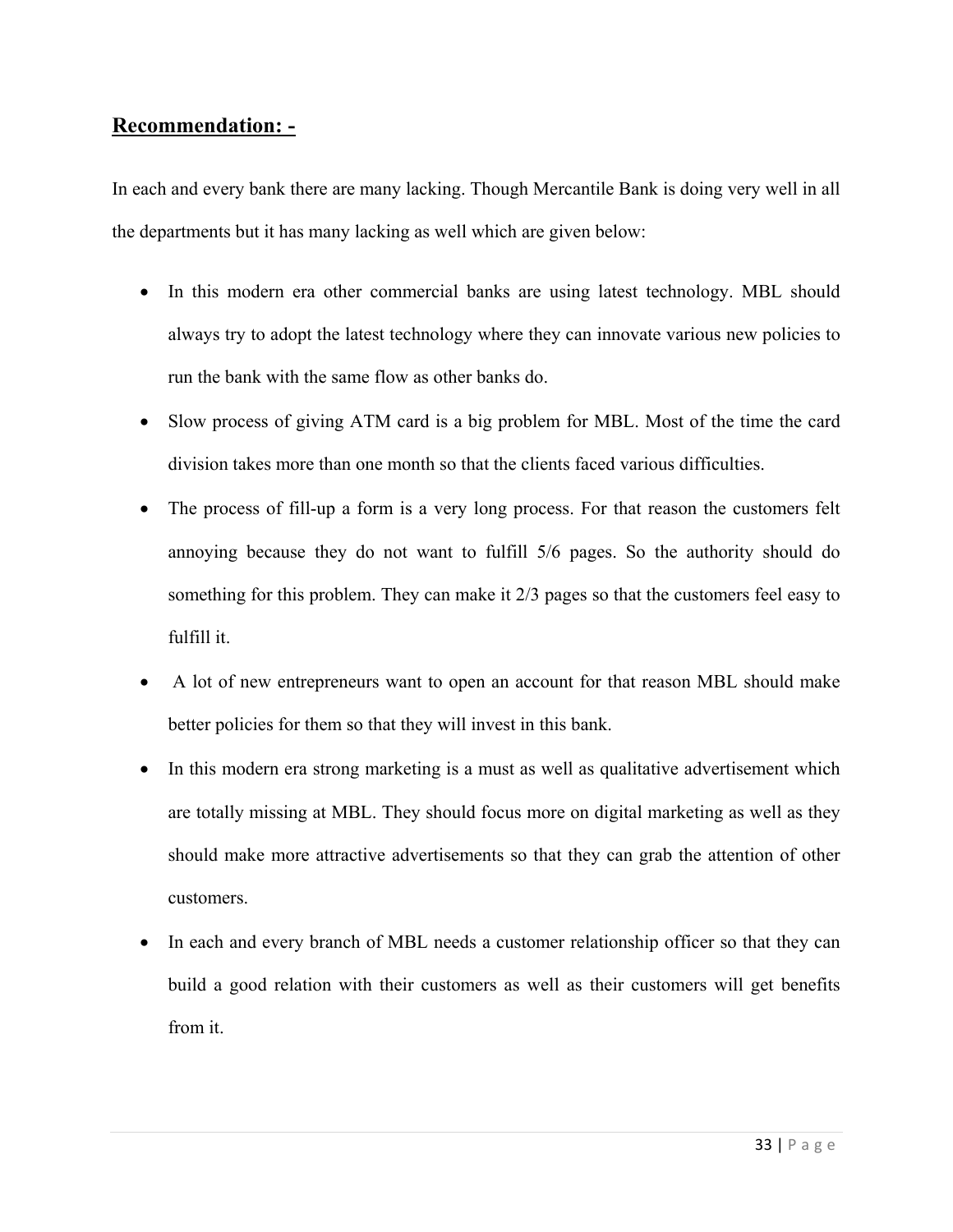- The rules and regulation of opening a customer account or an organization account or joint account are very strict than other banks. MBL should make it more flexible so that the customers feel motivated to open an account.
- According to some employees at MBL, Motijheel Branch, they are not happy with the promotion giving process. They sometimes feel very much disappointed and demotivated so that they do not want to continue the job. The MBL authority should look forward to this problem and also they should make it more flexible for their employees.
- The messengers over there was not that much skillful but there salary is quite higher than other qualified person. For that reason they should take more qualitative person over them so that those persons will do their work sincerely.